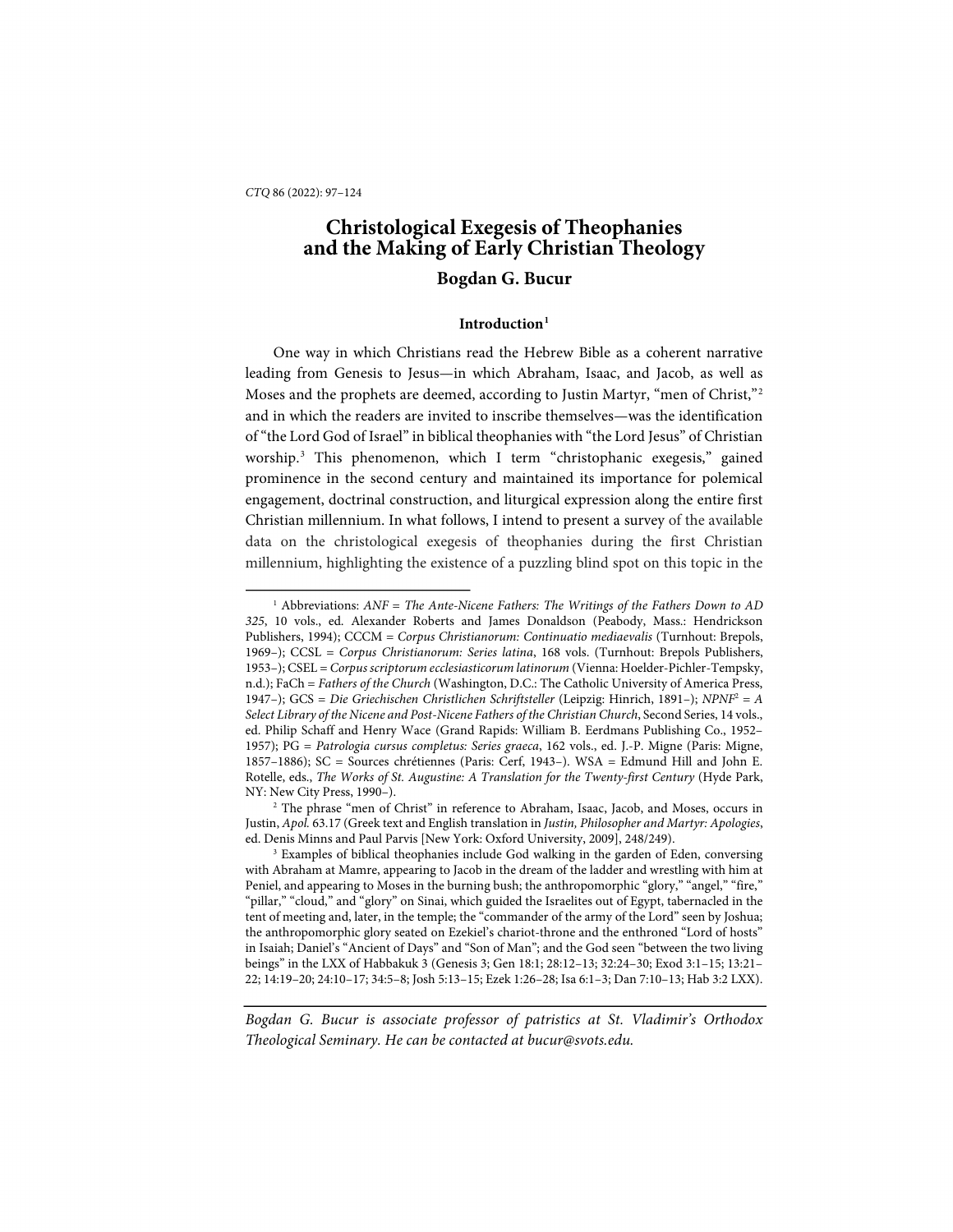field of early Christian studies, and speculating about what appears to be the theological bias behind this blind spot.

#### **Christophanic Exegesis in Patristic Literature**

The established scholarly position was, until relatively recently, that the socalled "argument from theophanies" was forged by Justin of Neapolis in the heat of his engagement against Marcion. More specifically, according to Oskar Skarsaune, Justin would have fused the traditional *testimonia*-argument in favor of two Lords (e.g., Gen 19:24, "the Lord rained . . . fire from the Lord out of heaven"; Ps 109:1, "The Lord said to my Lord") with his own original argument about theophanies as christophanies.[4](#page-1-0)

This view has been shown to be untenable by scholars working in the field of Christian origins, who have documented the presence, in the writings of the New Testament, of what is often termed "YHWH Christology" or "Christology of Divine Identity."[5](#page-1-1) According to these scholars, the cultic worship of Jesus as God and Son

<span id="page-1-0"></span><sup>4</sup> Oskar Skarsaune, *The Proof from Prophecy: A Study in Justin Martyr's Proof-Text Tradition: Text-Type, Provenance, Theological Profile* (Leiden: Brill, 1987), 208–209, 211–212. For the same position, see Benedict Kominiak, *The Theophanies of the Old Testament in the Writings of St. Justin* (Washington, D.C.: Catholic University of America Press, 1948), 4; Demetrios C. Trakatellis, *The Pre-existence of Christ in the Writings of Justin Martyr: An Exegetical Study with Reference to the Humiliation and Exaltation Christology* (Missoula, Mont.: Scholars, 1976), 59, 85. Unless otherwise marked, all Scripture quotations follow the LXX numbering and are taken from the Brenton

<span id="page-1-1"></span><sup>&</sup>lt;sup>5</sup> David B. Capes, *Old Testament Yahweh Texts in Paul's Christology* (Tübingen: Mohr Siebeck, 1992); Jarl E. Fossum, "Kyrios Jesus as the Angel of the Lord in Jude 5–7," and "In the Beginning Was the Name: Onomanology as the Key to Johannine Christology," both in Jarl E. Fossum, *The Image of the Invisible God: Essays on the Influence of Jewish Mysticism on Early Christology* (Freiburg: Universitätsverlag Freiburg, 1995), 41–69, 109–133; Charles A. Gieschen, *Angelomorphic Christology: Antecedents and Early Evidence* (Leiden: Brill, 1998), 51–123, 187–200; Gieschen, "The Real Presence of the Son before Christ: Revisiting an Old Approach to Old Testament Christology," *CTQ* 68 (2004): 105–126; C. C. Newman, J. R. Davila, G. S. Lewis, eds., *The Jewish Roots of Christological Monotheism: Papers from the St. Andrews Conference on the Historical Origins of the Worship of Jesus* (Leiden: Brill, 1999); C. K. Rowe, "*Romans 10:13: What Is the Name of the* Lord*?" Horizons in Biblical Theology* 22 (2000): 135–173; Larry W. Hurtado, *Lord Jesus Christ: Devotion to Jesus in Earliest Christianity* (Grand Rapids: Eerdmans, 2003); Walther Binni and Bernardo G. Boschi, *Cristologia primitiva: Dalla teofania del Sinai all'Io sono giovanneo*  (Bologna: Dehoniane, 2004); Richard Bauckham, *Jesus and the God of Israel: God Crucified and Other Studies on the New Testament's Christology of Divine Identity* (Grand Rapids: Eerdmans, 2008); Simon J. Gathercole, *The Preexistent Son: Recovering the Christologies of Matthew, Mark, and Luke* (Grand Rapids: Eerdmans, 2006); Sean M. McDonough, *Christ as Creator: Origins of a New Testament Doctrine* (New York: Oxford University, 2009); Chris Tilling, *Paul's Divine Christology* (Tübingen: Mohr Siebeck, 2012); Randy Rheaume, *An Exegetical and Theological Analysis of the Son's Relationship to the Father in John's Gospel: God's Equal and Subordinate*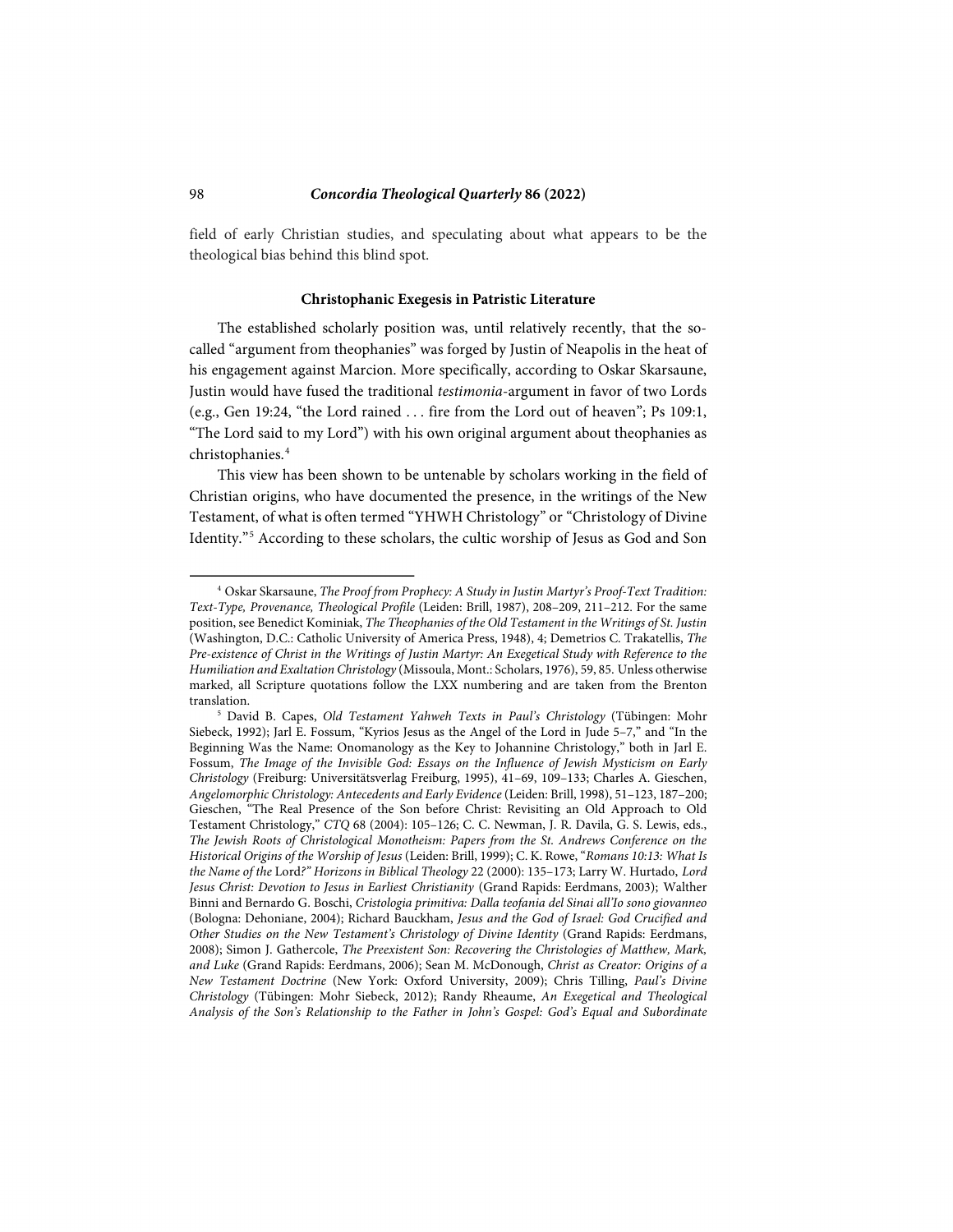of God occurred very early on, spread rapidly, and was the very marker of Christianity's emergence from the complex matrix of first-century Judaism. A probable explanation for the fusion between Jewish monotheism and the worship of Jesus is that the first generation of disciples had, in Hurtado's words, "revelatory experiences" which persuaded them that the God of Israel mandated the worship of Christ—more specifically, according to Christopher Barina Kaiser, "kyriocentric visions" in which Jesus was the subject of Old Testament throne theophanies.<sup>[6](#page-2-0)</sup>

In a richly documented study of Jude 5–7 published in 1987, Jarl Fossum concluded that "weighing all the evidence, it would seem that Jude, *some fifty years before Justin Martyr*, was the first to use 'Jesus' as a name of the Son also in his preexistence."[7](#page-2-1) Indeed, Jude 5 is straightforward and radical in its identification of "the Lord" with Jesus: "Jesus, who saved a people out of the land of Egypt, afterward destroyed those who did not believe." This reading is now also offered by the latest critical editions, NA 2[8](#page-2-2)/GNT 5/SBLGNT<sup>8</sup>: Ἰησοῦς λαὸν ἐκ γῆς Αἰγύπτου σώσας τὸ δεύτερον τοὺς μὴ πιστεύσαντας ἀπώλεσεν. Since Justin Martyr simply assumes this very idea,[9](#page-2-3) it appears that the "argument from theophany" did not derive *from* second-century anti-dualistic polemics, but was the extension *to* such purpose of a

<sup>(</sup>Lewiston: Mellen, 2014); Crispin Fletcher-Louis, *Jesus Monotheism, Volume 1: Christological Origins: The Emerging Consensus and Beyond* (Eugene, Oreg.: Cascade, 2015).

<span id="page-2-0"></span><sup>6</sup> Hurtado, *Lord Jesus Christ*, 70–74, 180–204; Hurtado, "Religious Experience and Religious Innovation in the New Testament*,"* Journal of Religion 80 *(*2000*):* 183–205*;* Christopher Barina Kaiser, *Seeing the Lord's Glory: Kyriocentric Visions and the Dilemma of Early Christology* (Minneapolis: Fortress, 2014); "YHWH Texts in the New Testament and Early Judaism: Disjunctive or Doxological?" *St. Vladimir's Theological Quarterly* 64 (2020): 27–70.

<span id="page-2-1"></span><sup>7</sup> Fossum, "Kyrios Jesus as the Angel of the Lord in Jude 5–7," 69 (originally published in *New Testament Studies* 33 [1987]: 226–243).

<span id="page-2-2"></span><sup>8</sup> Eberhard Nestle, Erwin Nestle, Barbara Aland, Holger Strutwolf, and Rudolf Kassühlke, eds., *Novum Testamentum Graece*, 28th ed. (Stuttgart: Deutsche Bibelgesellschaft, 2013); Barbara Aland, Kurt Aland, Iōannēs D. Karavidopoulos, Carlo Maria Martini, Bruce M. Metzger, and Holger Strutwolf, eds., *The Greek New Testament*, 5th ed. (Stuttgart: Deutsche Bibelgesellschaft, 2014); Michael W. Holmes, ed., *The Greek New Testament: SBL Edition* (Atlanta: Society of Biblical Literature, 2010). 9 See Justin Martyr, *Dial.* 120.3 (Bobichon 1:506; trans. Falls-Slusser, 180): "He speaks

<span id="page-2-3"></span>therefore in the passage relating to Judah: 'A prince shall not fail from Judah, nor a ruler from his thighs, till that which is laid up for him come; and He shall be the expectation of the nations.' And it is plain that this was spoken not of Judah, but of Christ. For all we out of all nations do expect not Judah, but *Jesus, who led your fathers out of Egypt*." One should note that the *Dialogue with Trypho* itself seems to hint at the fact that Justin is not articulating anything new. Trypho invokes his own "teachers" who have *already* been warning the community against holding conversation with Christians, as these would ensnare the people into worshiping Jesus, alleging him to be the God of the exodus (*Dial.* 38.1 [Bobichon, 58]). For the *Dialogue with Trypho*, I have used Philippe Bobichon, ed. and trans., *Justin Martyr: Dialogue avec Tryphon* (Fribourg: Academic, 2003) and Thomas B. Falls, trans., and Michael Slusser, ed., *St. Justin Martyr, Dialogue with Trypho* (Washington: Catholic University of America Press, 2003).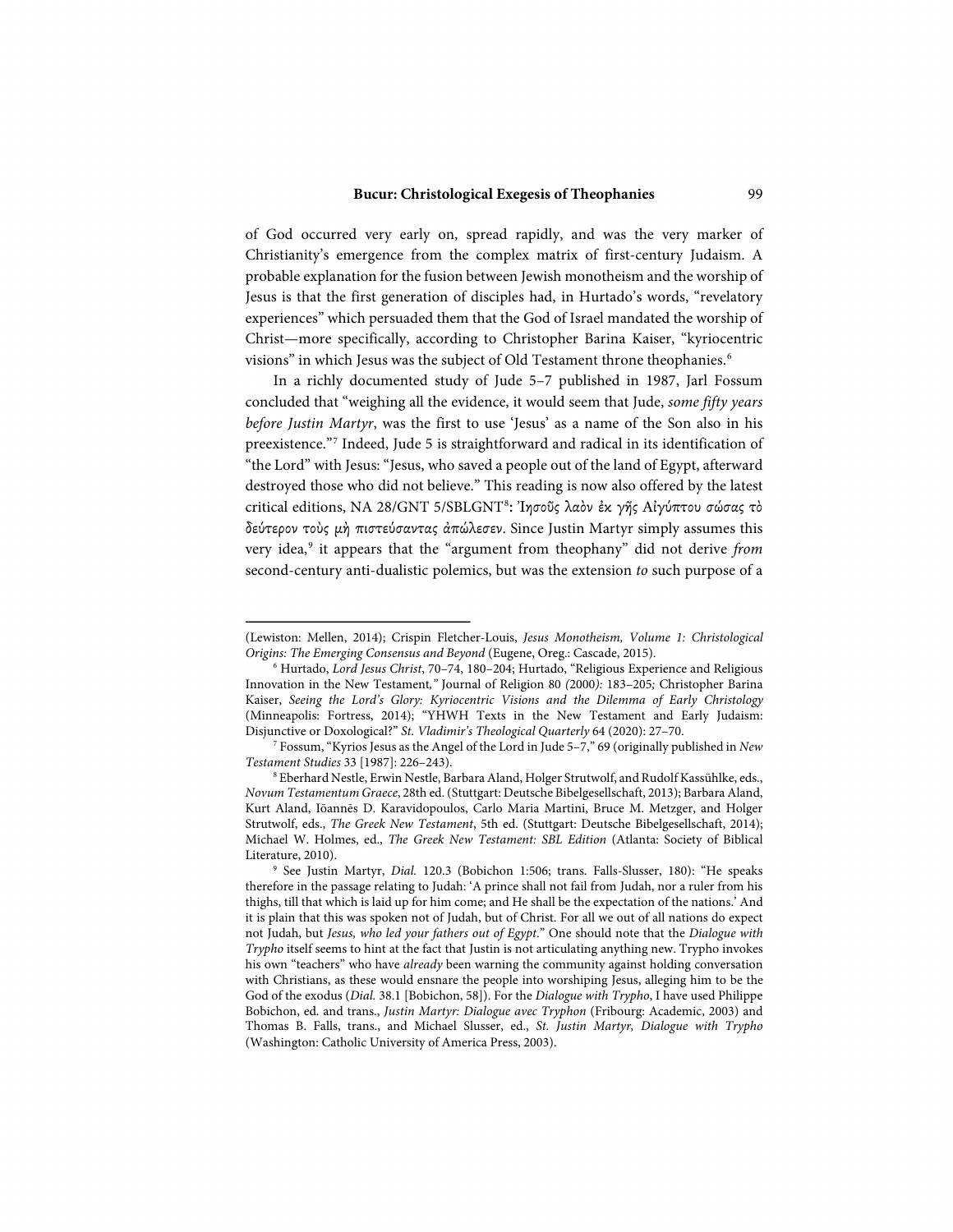much older exegetical tradition belonging to the internal Christian discourse in the context of worship and celebration.

As a matter of fact, the same view is expressed by Theophilus of Antioch and Melito of Sardis. Theophilus affirms that it was not "the God and Father of the universe" who was present in paradise and conversed with Adam, but "the Logos of God, who is also his Son"<sup>[10](#page-3-0)</sup>—and one can assume that the same logic applies to other theophanies. As for Melito, he quite explicitly identifies the one who guided Israel in a pillar of fire, fed his people manna from heaven and water from the rock, and gave the law on Horeb, with the Son, the firstborn of God, the Crucified One.<sup>[11](#page-3-1)</sup>

One generation after Justin, Irenaeus of Lyon refers to most if not all the same theophanic passages as his predecessors, both in his little handbook for insiders the *Demonstration of the Apostolic Preaching*—and in his massive *Against Heresies*. Irenaeus is quite clear about the visionary component of theophanies: the Son "*appeared* to Abraham"; Jacob *"sees* him in a dream"; "he did appear to those seeing Him"; "things were *revealed* and *shown* to them"; "the things they *saw*."[12](#page-3-2) Although theophanies are *partial* visions,<sup>[13](#page-3-3)</sup> adapted to and varied in accordance with the capacity of the visionaries,  $14$  and the incarnation marks a qualitative advancement,

<span id="page-3-0"></span><sup>&</sup>lt;sup>10</sup> Theophilus of Antioch, *Ad Autolycum* 2.22, trans. Robert M. Grant (Oxford: Clarendon Press, 1970), 62/63, 64/65.

<span id="page-3-1"></span><sup>11</sup> Melito, *Peri Pascha* 84–85 (SC 123:108; English translation in Alistair Stewart-Sykes, *Melito of Sardis on Pascha and Other Material Related to the Quartodecimans* [Crestwood, N.Y.: St. Vladimir's Seminary Press, 2001], 61): "He it was who led you into Egypt, and guarded you there and sustained you [Gen 46:3–4]. He it was who lit up your way with a pillar, and sheltered you with a cloud [Exod 13:21; Ps 77:14; 104:39]. He cut the Red Sea open and led you through [Exodus 14– 15; Ps 135:13–14] and destroyed the enemy [Ps 135:15]. He it is who gave you manna from heaven [Exod 16:4–35], who gave you drink from a rock [Exod 17:4–7; Ps 135:16], who gave you the law at Horeb." 12 Irenaeus, *Epid*. 24; 45 (John Behr, trans., *St Irenaeus of Lyon: On the Apostolic Preaching* 

<span id="page-3-2"></span><sup>[</sup>Crestwood, N.Y.: St. Vladimir's Seminary Press, 1997], 55, 70); *Adv. haer.* 4.20.11 (SC 100/2:660); *Adv. haer.* 4.11.1 (SC 100/2:498): "How do the Scriptures testify of Him, unless all things had ever been revealed and shown (*revelata et ostensa*) to believers by one and the same God through the Word; He at one time conferring with His creature, and at another propounding His law; at one time, again, reproving, at another exhorting, and then setting free His servant, and adopting him as a son; and, at the proper time, bestowing an incorruptible inheritance, for the purpose of bringing man to perfection?" (emphasis added).<br><sup>13</sup> Irenaeus, *Adv. haer.* 4.20.11 (SC 100/2:660): "Neither Moses, nor Elias, nor Ezekiel, who

<span id="page-3-3"></span>had all many celestial visions, saw God; but if what they did see were similitudes of the splendor of the Lord, and prophecies of things to come . . . not in one figure, nor in one character, did He appear to those seeing Him, but according to the reasons and effects aimed at in His dispensations." 14 Irenaeus, *Adv. haer.* 4.20.10 (SC 100/2:656): "The prophets, therefore, did not openly behold

<span id="page-3-4"></span>the actual face of God, but [they saw] the dispensations and the mysteries through which man should afterwards see God."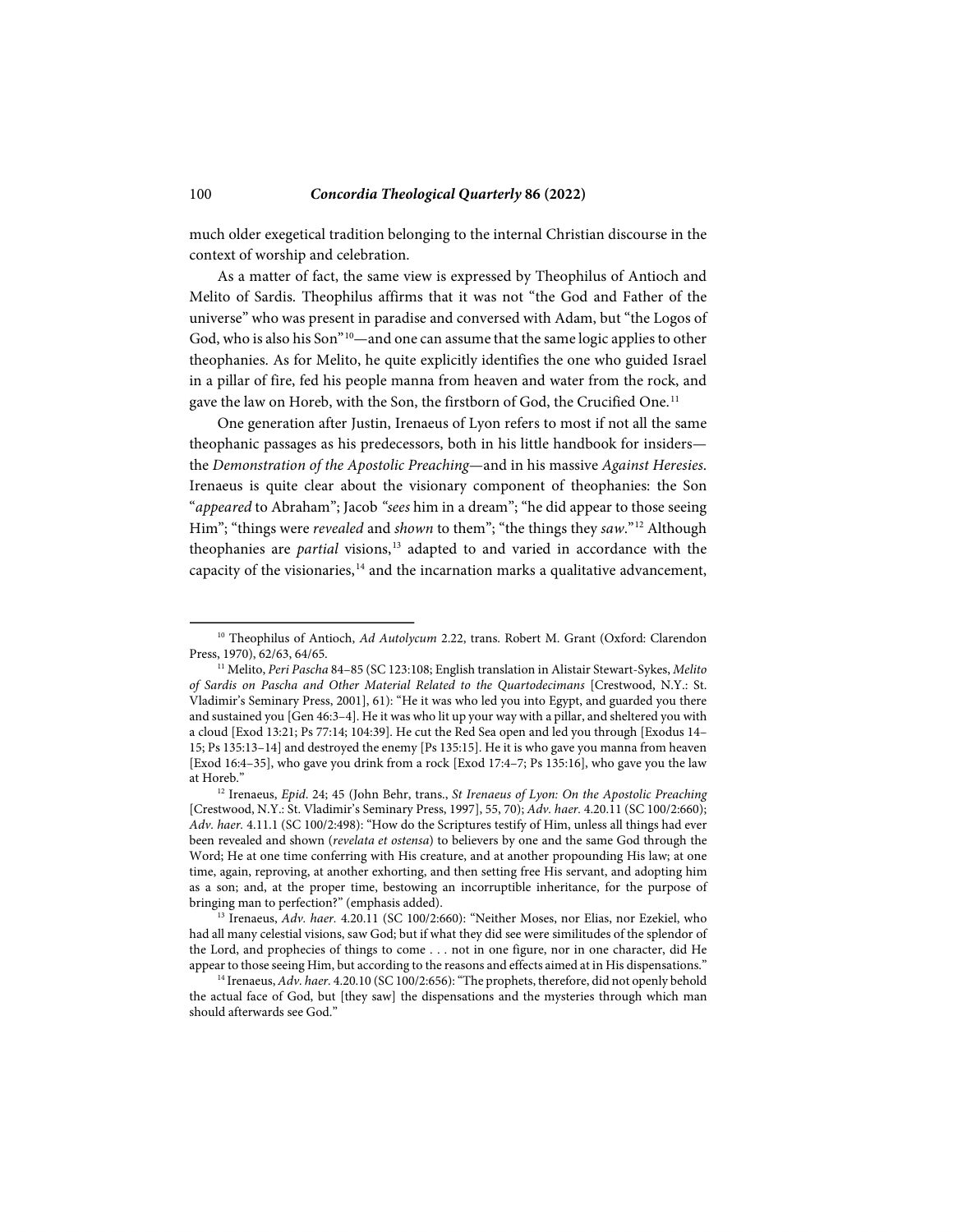it is the same Christ who is contemplated "in a prophetical manner"[15](#page-4-0) in the Old Testament, and "openly" in the New Testament, by the Word's own incarnated manifestation. [16](#page-4-1) In other words, the prophets' interaction with the Logos in theophanies anticipates, in a limited but real and transformative way, the full experience of glorification made possible by the Logos becoming man.<sup>[17](#page-4-2)</sup>

Readers of Irenaeus seem to have remained faithful to the inherited exegesis of theophanies. Tertullian makes it an explicit part of his rule of faith:

Now, with regard to this rule of faith—that we may from this point acknowledge what it is which we defend—it is, you must know, that which prescribes the belief that there is one only God, and that He is none other than the Creator of the world, who produced all things out of nothing through His own Word, first of all sent forth; that this Word is called His Son, and, under the name of God, was seen in diverse manners by the patriarchs, heard at all times in the prophets *(id uerbum filium eius appellatum in nomine Dei uarie uisum a patriarchis, in prophetis semper auditum),* at last brought down by the

<span id="page-4-2"></span><span id="page-4-1"></span><span id="page-4-0"></span><sup>&</sup>lt;sup>15</sup> Irenaeus, Adv. haer. 4.20.5: "prophetice"; 4.36.8: "per propheticum Spiritum."<br><sup>16</sup> Irenaeus, Adv. haer. 4.36.8: "per suum adventum"; 4.20.9: "manifeste."<br><sup>17</sup> Irenaeus, Adv. haer. 4.36.8 (SC 100/2:914, 916): "Then, forth by the parable of the fig-tree, of which the Lord says, 'Behold, now these three years I come seeking fruit on this fig-tree, but I find none' (Luke 13:6), pointing onwards, by the prophets, to His advent [*per prophetas adventum suum significans*], by whom [*per quos*] He came from time to time (*aliquoties*) seeking the fruit of righteousness from them, which he did not find. . . . And, without using a parable, the Lord said to Jerusalem, 'O Jerusalem, Jerusalem, you that kill the prophets, and stone those that are sent unto you; how often would I have gathered your children together, as a hen gathers her chickens under her wings, and you would not! Behold, your house shall be left unto you desolate' (Luke 13:34; Matt 23:37). . . . For that which had been said in the parable, 'Behold, for three years I come seeking fruit,' and in clear terms, again, [where he says], 'How often would I have gathered your children together,' shall be [found] a falsehood, if we do not understand His advent, which is [announced] by the prophets [*per prophetas*]—if, in fact, He came to them but once, and then for the first time. . . . He who chose the patriarchs and those [who lived under the first covenant], is the same Word of God who did both visit them through the prophetic Spirit [*visitans per propheticum Spiritum*] and us also who have been called together from all quarters by His advent [*per suum adventum*]"; *Adv. haer.* 4.20.8 (SC 100/2:650; emphasis added): "[I]t necessarily behooved those through whose instrumentality future things were announced, to see God, whom they intimated as to be seen by men; in order that God, and the Son of God, and the Son, and the Father, should *not only be prophetically announced, but that He should also be seen*  by all His members who are sanctified and instructed in the things of God, *that man might be disciplined beforehand and previously exercised for a reception into that glory which shall afterwards be revealed* in those who love God. For *the prophets used not to prophesy in word alone, but in visions also*, and in their mode of life, and in the actions which they performed, according to the suggestions of the Spirit. *After this invisible manner, therefore, did they see God***,** as also Esaias says, I have seen with my eyes the King, the Lord of hosts, Isaiah 6:5 pointing out that man should behold God with his eyes, and hear His voice . . . Moreover, [with regard to] the other arrangements concerning the summing up that He should make, some of these *they beheld through visions*, others they proclaimed *by word*, while others they indicated typically by means of [outward] action, seeing visibly [*visibiliter videntes*] those things which were to be seen."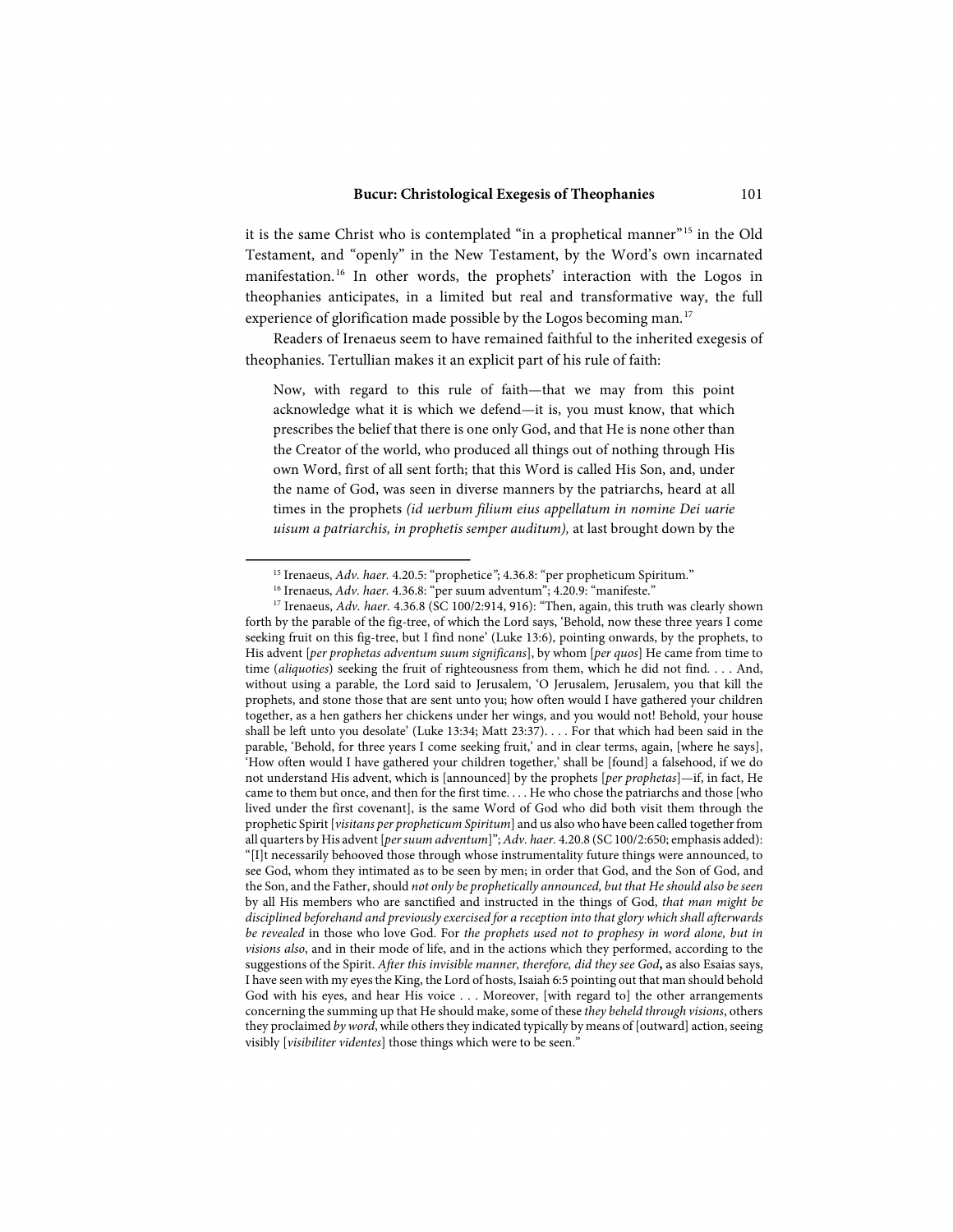Spirit and Power of the Father into the Virgin Mary, was made flesh in her womb, and, being born of her, went forth as Jesus Christ. [18](#page-5-0)

Indeed, it is the Son of God who "was visible before the incarnation" (*ante carnem*) inasmuch as he "was seen . . . by prophets and patriarchs and Moses himself."[19](#page-5-1) As a matter of fact, Tertullian's interpretation of Exodus 33:18–22, where Moses asked to see God's glory and was denied (an interpretation lifted from Irenaeus and repeated both against Marcion and against Praxeas!), is that the vision of divine glory was not strictly denied, but postponed to some later time, and later fulfilled at the transfiguration, when *the same Son of God* who had appeared and spoken on Sinai meets Moses *again* on Tabor.<sup>20</sup>

To be sure, the Son's apparitions to patriarchs and prophets, including Moses, were always somewhat veiled and imperfect—"in a mirror and enigma and vision and dream." The reason these apparitions were veiled is because they occurred "according to men's capacity, not according with the fullness of his divinity (*secundum hominum capacitates, non secundum plenitudinem divinitatis*)," since "the Son also on his own account (*suo nomine*), is, as Word and Spirit, invisible even now by the quality of his substance (*ex substantiae conditione*)."[21](#page-5-3) In reaction to the Valentinians, who held that Christ displayed some kind of "heavenly flesh" or "body" both in theophanies and in the incarnation, $22$  Tertullian is particularly insistent on the carnality of theophanies—although he describes the "flesh" of theophanic appearances as not having been born (*sine nativitate*) and therefore not subject to change and mortality. It is not the natural self-manifestation of the

<span id="page-5-1"></span><span id="page-5-0"></span><sup>18</sup> Tertullian, *Prescription* 13.1–3 (trans. *ANF*; SC 46:106). 19 Tertullian, *Adv. Prax.* 14 (Ernest Evans, ed. and trans., *Q. Septimii Florentis Tertulliani Adversus Praxean liber: Tertullian's Treatise Against Praxeas* [London: SPCK, 1948], 106/ 150).

<span id="page-5-2"></span><sup>20</sup> Tertullian, *Adv. Marc.* 4.22.14–15 (Ernest Evans, ed. and trans., *Tertullian: Adversus Marcionem*, 2 vols. [Oxford: Clarendon, 1972], 2:382/383–384/385); *Adv. prax.* 14 (Evans, 105/150). For a discussion of the exegetical tradition of Exodus 33 as a promise fulfilled on Tabor, see Bogdan G. Bucur, *Scripture Re-envisioned* (Leiden: Brill, 2018), 124–136.

<sup>21</sup> Tertullian, *Adv. Prax.* 14 (Evans, 104/149, 106/150).

<span id="page-5-4"></span><span id="page-5-3"></span><sup>22</sup> *Adamantius* 5.851c–d, e (GCS 4:176; English translation in Robert A. Pretty, trans., *Adamantius, Dialogue on the True Faith in God: De recta in Deum fide* [Leuven: Peeters, 1997], 150): "Adamantius asserts that Christ assumed earthly flesh—that is, from us, but Marinus is emphatic that he took heavenly flesh." The subsequent exchange (GCS 4:178; Pretty, *Adamantius*, 151) concerns the "substance in heaven having flesh and bones" which constitutes Christ's "heavenly flesh." *Adamantius* 5.851e (GCS 4:180, 182; Pretty, *Adamantius*, 152; 153): "We say that Christ assumed a body in appearance (δοκήσει). Just as the angels appeared to Abraham, and ate and drank with him, thus also he appeared"; "I believe that just as the angels appeared to Abraham, and ate and drank and conversed with him, so Christ appeared to humans."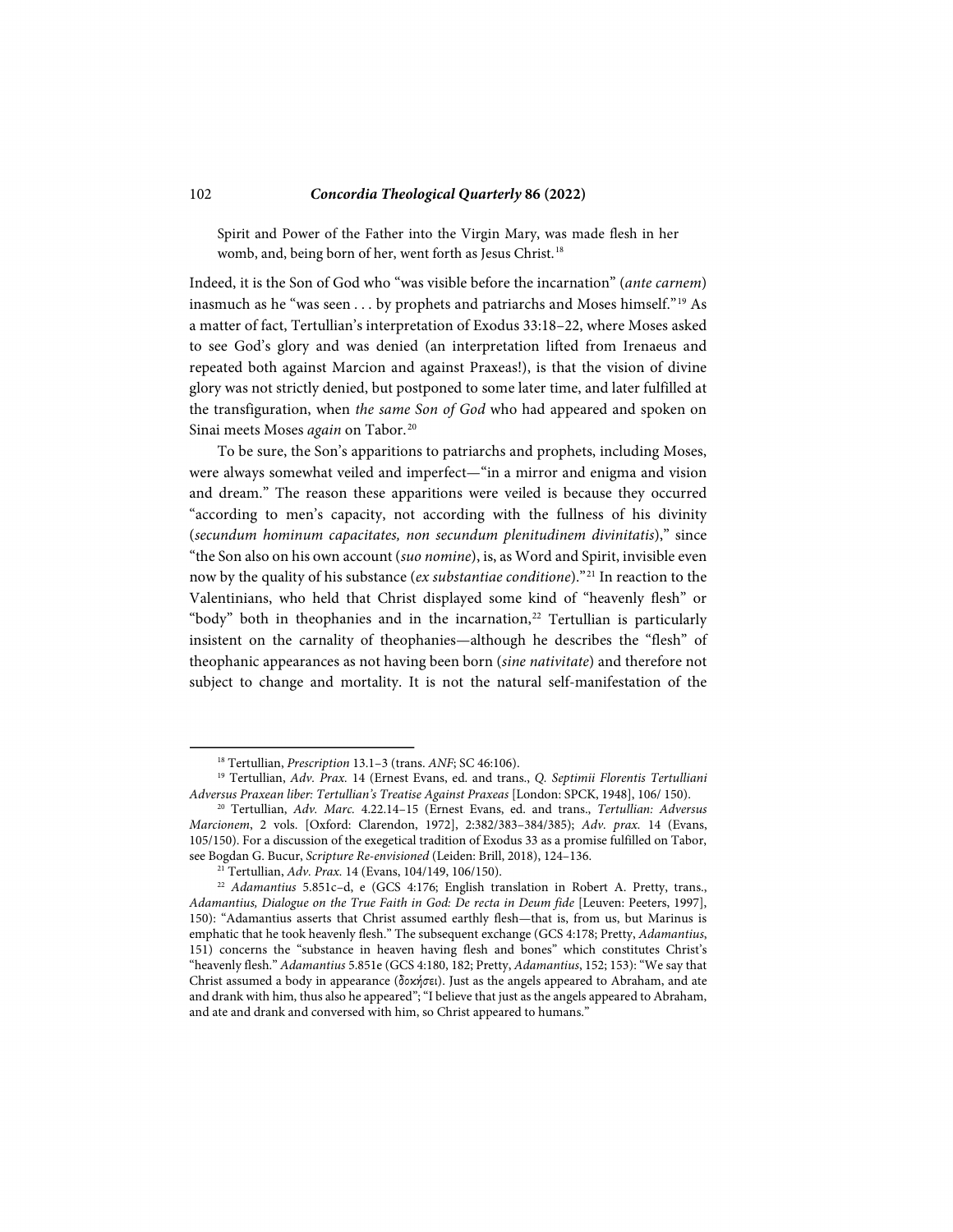visionary subject (*carnem non propriam*)—whether angels or God—but merely its manifestation in a bodily appearance (*in carnis habitu*) assumed for the occasion.<sup>[23](#page-6-0)</sup>

Shifting our focus to Alexandria, we see that, although Clement and Origen do not seem focused on the christological exegesis of theophanies to the same extent as Justin, Irenaeus, or Tertullian, they remain, nevertheless, committed to the tradition of "christophanies." In a large section of his *Pedagogue*, Clement explicitly identifies the Logos, "our pedagogue, the holy God Jesus" (ὁ δὲ ἡμέτερος παιδαγωγὸς ἅγιος θεὸς Ἰησοῦς) with the "Lord" who appeared to Abraham (Gen 17:1), who appeared to Jacob on top of the ladder and in the night struggle (Gen 28; 32), who led Israel out of Egypt (ὁ ἐξαγαγών σε ἐκ γῆς Αἰγύπτου) and led the people (ἦγεν αὐτοὺς) through the desert, who gave the law through his servant Moses (Exod 20:2; Deut 32:10– 12),<sup>[24](#page-6-1)</sup> who enjoined Israel to "fear God" (Deut 6:2), and who spoke to the prophets, in the course of such theophanies as are recorded in Isaiah 6 and Jeremiah 1.<sup>[25](#page-6-2)</sup> It is the epiphany in the flesh of the same Logos, the Existing One and Preexisting One (ἡ ἐπιφάνεια . . . τοῦ ἐν ἀρχῇ ὄντος καὶ προόντος λόγου), who made all things and moulded humans, which "now" constitutes the "new song."[26](#page-6-3) The difference between the Logos present in Old Testament theophanies as "that hidden angel, Jesus" (ὁ μυστικὸς ἐκεῖνος ἄγγελος Ἰησοῦς) and the incarnate Logos is, quite simply, that the incarnate Logos was born (γεγέννηται; τίκτεται).<sup>27</sup>

This theology represents the common tradition to which Clement felt bound. Nevertheless, within the framework of Clement's mystagogical curriculum, this discussion of theophanies in the *Paedagogue* represents a "lower," preliminary exposition, which acquires greater depth and precision with the advanced-level decoding of biblical theophanies in the *Stromata*, the *Eclogues*, and the *Adumbrationes*. [28](#page-6-5) These observations also apply to Origen, who best exemplifies theological speculations in the vein of Philo's "noetic exegesis." Still, there are numerous instances in which Origen finds it useful to articulate this correct but

<span id="page-6-0"></span><sup>23</sup> Tertullian, *Adv. Marc*. 3.9.6 (Evans, 1:196/197); cf. Tertullian, *Carn. Chr.* 6.7 (Latin text and English translation in Ernest Evans, *Tertullian's Treatise on the Incarnation: The Text Edited with* 

<span id="page-6-1"></span><sup>&</sup>lt;sup>24</sup> Clement exploits the lexical connection between παιδαγωγός, ἐξαγαγών (Exod 20:2) and  $\frac{3}{2}$ γεν (Deut 32:10–12) in the biblical passages.<br><sup>25</sup> Clement, *Paed.* 1.7.56–57–1.7.60.1 (SC 70:210, 212, 214, 216).

<span id="page-6-3"></span><span id="page-6-2"></span><sup>25</sup> Clement, *Paed*. 1.7.56–57–1.7.60.1 (SC 70:210, 212, 214, 216). 26 Clement, *Protr.* 1.7.3 (SC 2bis:61): Τοῦτό ἐστι τὸ ᾆσμα τὸ καινόν, ἡ ἐπιφάνεια ἡ νῦν ἐκλάμψασα ἐν ἡμῖν τοῦ ἐν ἀρχῇ ὄντος καὶ προόντος λόγου· ἐπεφάνη δὲ ἔναγχος ὁ προὼν σωτήρ, ἐπεφάνη ὁ ἐν τῷ ὄντι ὤν, ὅτι "ὁ λόγος ἦν πρὸς τὸν θεόν," διδάσκαλος, ἐπεφάνη ᾧ τὰ πάντα δεδημιούργηται λόγος· καὶ τὸ ζῆν ἐν ἀρχῇ μετὰ τοῦ πλάσαι παρασχὼν ὡς δημιουργός, τὸ εὖ ζῆν ἐδίδαξεν ἐπιφανεὶς ὡς διδάσκαλος, ἵνα τὸ ἀεὶ ζῆν ὕστερον ὡς θεὸς χορηγήσῃ.

<sup>27</sup> Clement, *Paed*. 1.7.59.1 (SC 70:214, 216).

<span id="page-6-5"></span><span id="page-6-4"></span><sup>&</sup>lt;sup>28</sup> See Bogdan G. Bucur, "Clement of Alexandria's Exegesis of Old Testament Theophanies," *Phronema* 29 (2014): 63–81.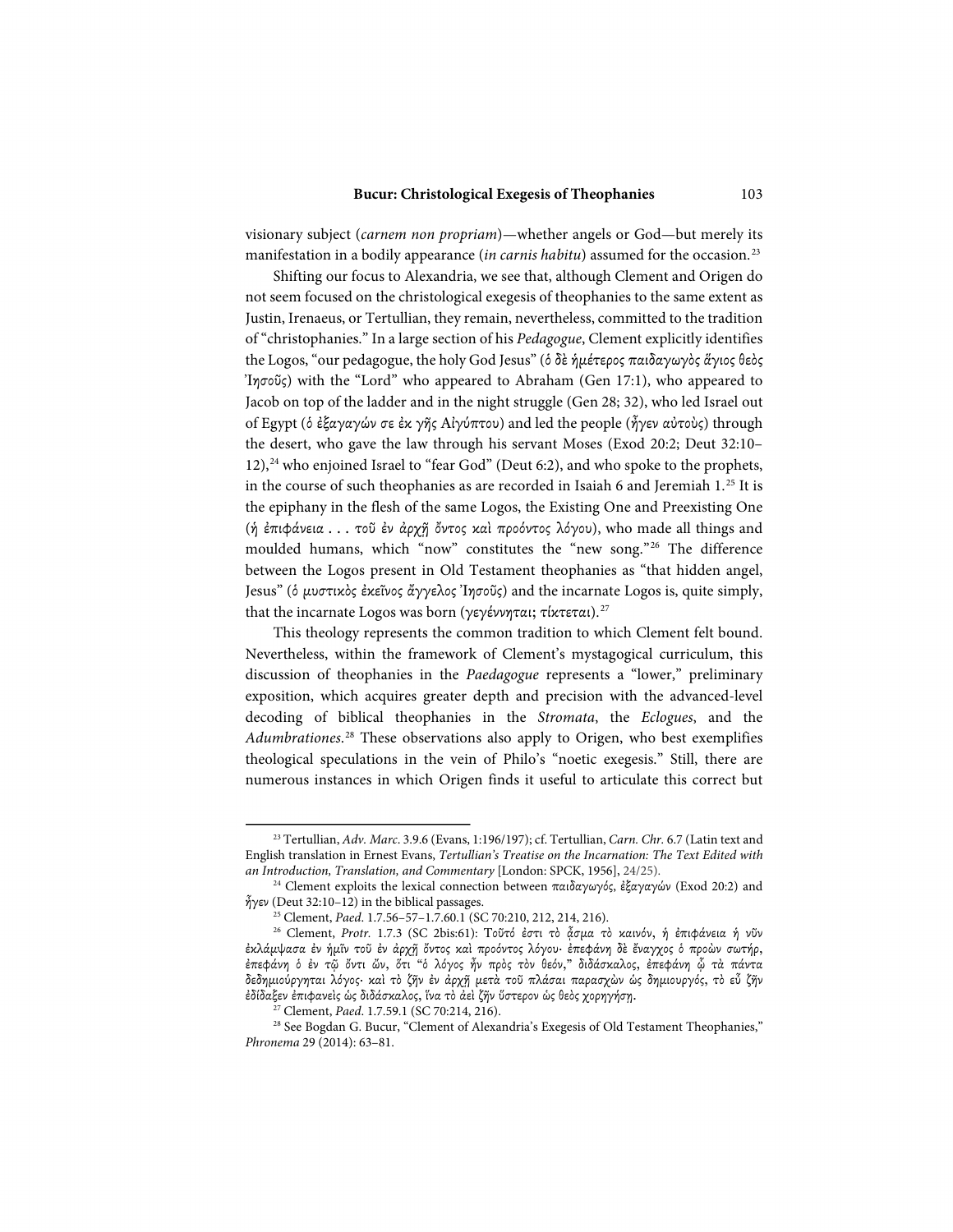lower-level "christophanic" exegesis as the starting point for deeper exploration of the Logos.

In his *Commentary on John*, to substantiate his central thesis that "the Savior has become a man to men and an angel to angels," Origen identified Jesus with "the angel of the Lord" (Exod 3:2) in the burning bush scene (as well as "the angel of great counsel" at Isa 9:5, LXX);<sup>[29](#page-7-0)</sup> in the *Commentary to the Song of Songs*, too, he speaks of the presence in the bush as the Logos in angelomorphic guise;<sup>[30](#page-7-1)</sup> and in his wellknown discussion of the transfiguration in his *Commentary on Matthew*, although he is obviously more interested in other matters (e.g., the Scriptures as garments of the Word), Origen explicitly mentions the interpretation of Exodus 33 as a promise fulfilled on Tabor.<sup>31</sup>

Recourse to "christophanic exegesis" is perhaps especially useful to early Christian writers engaged in anti-"Modalistic" polemics. I have already referred to Tertullian's *Against Praxeas*. As for Origen, in his successful disputation with Beryllus of Bostra, the Alexandrian refutes the view "that our Savior and Lord did not subsist beforehand according to his own circumscribed essence  $(\mu \dot{\eta})$ προϋφεστάναι κατ' ίδίαν οὐσίας περιγραφήν) before his arrival among human beings, and that he does not have his own divinity (θεότητα ἰδίαν), but only the Father's [divinity], which had taken up residence in him."<sup>[32](#page-7-3)</sup> Origen's own position, as expressed in the *Commentary on John*, is perfectly in line with his refutation of Beryllus's Modalistic position: contrary to those who "think the Son of God is an expression (προφορὰν) of the Father occurring in syllables" and who, "in accordance with this view . . . do not give him substance (ὑπόστασιν) nor do they elucidate his essence (οὐσίαν),"[33](#page-7-4) Origen holds that the Logos subsists preeternally and must be thought of as having *ousia* or *hypostasis*. [34](#page-7-5) The advent of the Logos in the flesh—

<sup>29</sup> Origen, *Comm. In Io.* 1.218 (SC 120:166).

<span id="page-7-1"></span><span id="page-7-0"></span><sup>30</sup> Origen, *Comm. in Cant.* 2.8.8 (SC 375:410): "Hoc erat et in Exodo, cum angelus Domini dicitur in flamma ignis aparuisse Moysi in rubo. Continuo autem in subsequentibus Dominus et Deus loqui in angelo scribitur, et ipse esse Deus Abraham et Deus Isaac et Deus Iacob designatur." 31 Origen, *Comm. Mat.* 12.42–43 (GCS 40:166–167, trans. *ANF* 10:473): "But perhaps the

<span id="page-7-2"></span>voice from the cloud says to Moses and Elijah, 'This is My beloved Son in whom I am well-pleased, hear Him,' as they were desirous to see the Son of man, and to hear Him, and to behold Him as He was in glory. . . . The disciples, *having understood that the Son of God had been holding conference with Moses*, and that it was He who said, 'A man shall not see My face and live' [Exod 33:20] . . . humbled themselves under the mighty hand of God" (emphasis added).

<span id="page-7-3"></span><sup>32</sup> Eusebius, *Ecclesiastical History* 6.33.1 (SC 41:135; Jeremy M. Schott, trans., *Eusebius of Caesarea, The History of the Church: A New Translation* [Oakland, CA: University of California Press, 2019], 315).

<sup>33</sup> Origen, *Comm. in Io.* 1.24.151 (FaCh 80:64; SC 120:136).

<span id="page-7-5"></span><span id="page-7-4"></span><sup>34</sup> *Comm. in Io*. 1.125, 151–152 (SC 120:126, 136, 138; FaCh 80:59, 64–65): "I frequently marvel when I consider the things said about the Christ by some who wish to believe in him. Why in the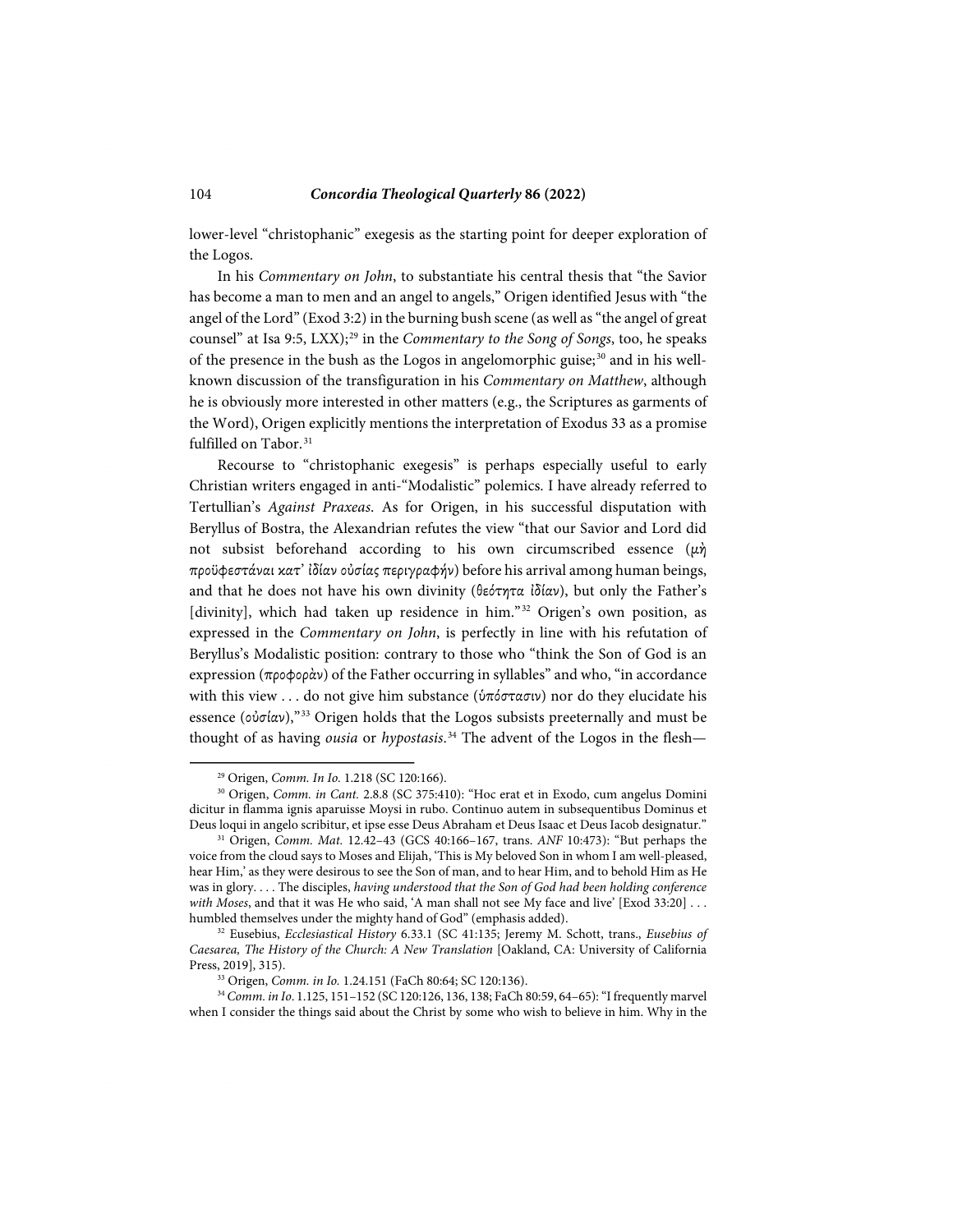occurring simultaneously with his angelic advent to the varied ranks of bodiless powers<sup>35</sup>—is merely the last stage of his theophanic advent to the patriarchs and prophets. As Origen explains, "Christ came spiritually even before he came in a body. He came to the more perfect . . . for example the patriarchs and Moses the servant and the prophets who contemplated the glory of Christ [τοῖς τεθεαμένοις Χριστοῦ τὴν δόξαν προφήταις] . . . Christ visited the perfect before his sojourn which was visible and bodily."[36](#page-8-1) Origen makes it clear that the theophanies to patriarchs and prophets are real and transformative encounters with the glory of Christ: since the prophets *contemplated the glory of Christ*, their experience corresponds to that of Christians (Jn 1:14, ἐθεασάμεθα τὴν δόξαν αὐτοῦ).

Turning now to the *Epistle of the Six Bishops*, an unambiguous theological ultimatum delivered to Paul of Samosata some time prior to his condemnation and deposition in 268/269, we find, yet again, that the "christophanic" approach to theophanies represented a nonnegotiable datum of tradition and functioned as a litmus test for christological orthodoxy. Indeed, the largest self-contained section of the document returns to the same christological interpretation of Genesis 18, 22, 32, and Exodus 3 and 33 encountered in Justin, Irenaeus, Tertullian, Clement, and Origen, and it is on this point, too, that the Samosatene is challenged "to think and to teach" in concert with the signatories, and reminded that "all catholic churches join us in thinking this way."[37](#page-8-2)

world, when countless names are applied to our Savior, do they pass by most of them in silence? Even if they should perhaps remember them, they do not interpret them in their proper sense, but say that these name him [not properly but] figuratively (οὐ κυρίως ἀλλὰ τροπικῶς). On the other hand they stop in the case of the title 'Word' alone, as if they say that the Christ of God is 'Word' alone . . . in the case of this one they believe they have a clear answer to what the Son of God is, when he is named Word . . . they think the Son of God is an expression of the Father (προφορὰν πατρικὴν) occurring in syllables. And in accordance with this view they do not give him substance (ὑπόστασιν) nor do they elucidate his essence (οὐσίαν). . . . Let them declare to us that God the Word is such a word, having life in himself, and either is not separated from the Father (κεχωρισμένον τοῦ πατρὸς) and, in accordance with this position, does not subsist (μὴ ὑφεστάναι), nor is he a son, or is both separated and invested with substance (καὶ κεχωρισμένον καὶ οὐσιωμένον)." Cf. *Comm. in Io.* 1.291–292 (SC 120:206; FaCh 80:29): "the Word has his own individuality (ἰδίαν περιγραφὴν), that is, lives according to himself . . . the Christ will be understood to be the 'Word'—although the reason which is in us has no individuality apart from us (οὐκ ἔστι κατὰ περιγραφὴν ἐκτὸς ἡμῶν)—possessing substance (ὑπόστασιν) 'in the beginning.'" 35 Origen, *Comm. in Io.* 1.217 (SC 120:166; FaCh 80:76):"The Savior, therefore, in a way much

<span id="page-8-0"></span>more divine than Paul, has become 'all things to all,' that he might either gain or perfect all things.<br>He has clearly become a man to men and an angel to angels."

<span id="page-8-2"></span><span id="page-8-1"></span><sup>&</sup>lt;sup>36</sup> Origen, *Comm. in Io.* 1.37, 38 (SC 120:80; FaCh 80:41–42). <sup>37</sup> For the Greek text, see Eduard Schwartz, *Eine fingierte Korrespondenz mit Paulus dem Samosatener* (Munich: Verlag der Bayerischen Akademie der Wissenschaftern, 1927), 42–46; English translation mine: "We affirm that it was he who came down and showed himself to Abraham as one of three *near the oak of Mambre* (Gen 18:1) to whom the patriarch addressed himself as 'Lord' and 'judge,' inasmuch as he had received all judgment from the Father, according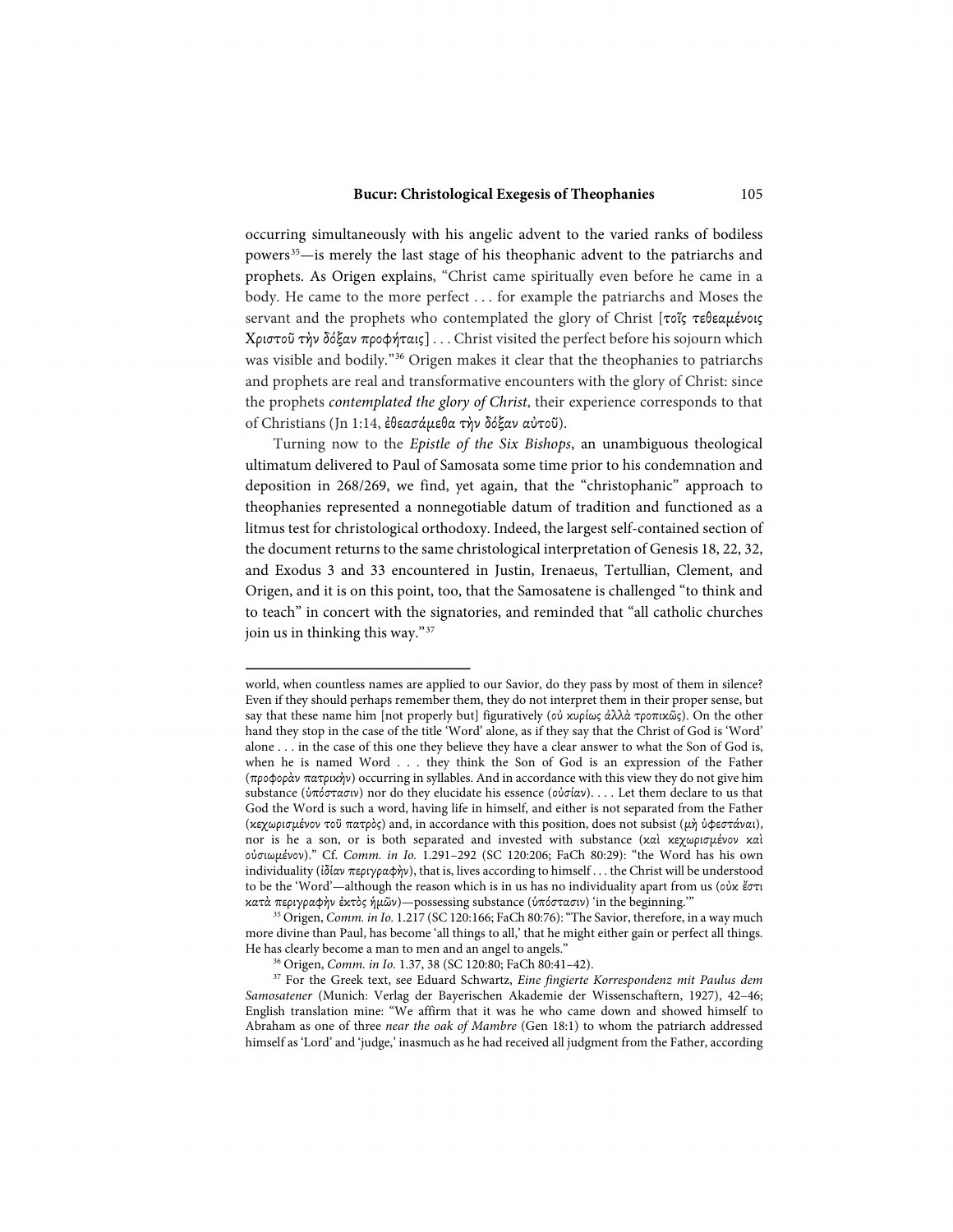The anti-Modalistic polemics of the second and third centuries, flowing organically into the Arian crisis of the fourth century, brings us into the new imperial and conciliar context for "doing theology." A key figure for the transition into the new context is Eusebius of Caesarea, in whose writing "christophanic exegesis" looms large, "a privileged place of conjunction between the polemical tradition stemming from Justin and the Alexandrian scholarly tradition of Philo and Origen." In fact, according to Sébastien Morlet, "Eusebius appears to be the last representative of pre-Nicene theology: still a stranger to preoccupations that would only emerge after the council of Nicaea, he offers in the *Proof of the Gospel* and, earlier, in the *Prophetic Extracts*, the longest, most elaborate, and certainly richest reflection that any pre-Nicene author had ever consecrated to the question of ancient theophanies."[38](#page-9-0) 

The Arian controversy and the conflict with Marcellus of Ancyra led Eusebius to, as it were, "recycle" his already established interpretation of theophanies,<sup>[39](#page-9-1)</sup> and

to what is written, *the Lord rained down on Sodom and Gomorrah fire and brimstone from the Lord out of heaven* (Gen 19:24). He is the one who, carrying out the paternal will, showed himself to the patriarchs and spoke with them, being confessed, in the very same passages and chapters, sometimes as *angel*, sometimes as *Lord*, and sometimes as *God*. . . . For we also have been taught this through Moses: *Now an angel of the Lord appeared to him in a fire of flame out of the bush* and so on; *Now when the Lord saw that he was drawing near to see, the Lord called him from the bush* (Exod 3:2–3). . . . And elsewhere, *Then the Lord said to Moses, 'Even this word that you have spoken, I will do for you.' And he says, 'Show me your own glory!' And he said, 'I will pass by before you in my glory, and I will call by my name "Lord" before you. And I will have mercy on whomever I have mercy, and I will have compassion on whomever I have compassion'* (Exod 33:17, 18–19) . . . he who, [in the passage] above, passed by as he had promised, is the Son of God, the 'Lord,' and he is called by the name of the 'Lord,' the Father. This is he who confirmed this by saying, '*Not that anyone has seen the Father except he who is from God; he has seen the Father'* (John 6:46)" (43–45). "Whoever fights against the Son of God, refusing to believe and confess that he is God before the creation of the world, claiming that, if the Son of God is preached, two gods would thereby be proclaimed we hold such a one as foreign to the canon of the Church; and all catholic churches join us in thinking this way" (42). "Now that, from a host of considerations, we have drawn up this summary of a few points, we want to learn [from you] if you hold and teach these same points together with us, and [we ask] that you give written notice of whether or not you agree with the text above" (46; emphasis added). 38 Sébastien Morlet, *La "Démonstration évangélique" d'Eusèbe de Césarée: Étude sur* 

<span id="page-9-0"></span>*l'apologétique chrétienne à l'époque de Constantin* (Paris: Institut d'Études Augustiniennes, 2009), 440–441.

<span id="page-9-1"></span><sup>39</sup> Like Justin Martyr, Eusebius calls the Logos δεύτερος θεός (*Extracts* 1.12 [PG 22:1068 C]; *Dem. ev.* 5.30 [PG 22:409 D; Ferrar 1:271]; he emphatically rejects the interpretation of theophanies as mere angelic apparitions and instead understands theophanies as manifestations of the Logos (*Hist. eccl.* 1.2.10 [SC 31:8]; *Dem. ev.* 5.9 [GCS 23:231–232]; *Eccl. Theol.* 2.21 [GCS 14:130]; *Ecl. proph.* 3 [PG 22:1028–1036]; *Comm. Isa.* 1.41 [GCS 55:37]; *Comm. Ps.* 79 [PG 23:952C]; *Extracts* 1.10 [PG 22:1056 B]; *Extracts* 1.12 [PG 22:1068 C]). The revelational manifestations of the Logos "concerning himself with the work of mankind's salvation even before the Incarnation" (*Extracts* 1.10 [PG 22:1056A]) offer the doctrinal foundation for a qualified reception of "Barbarian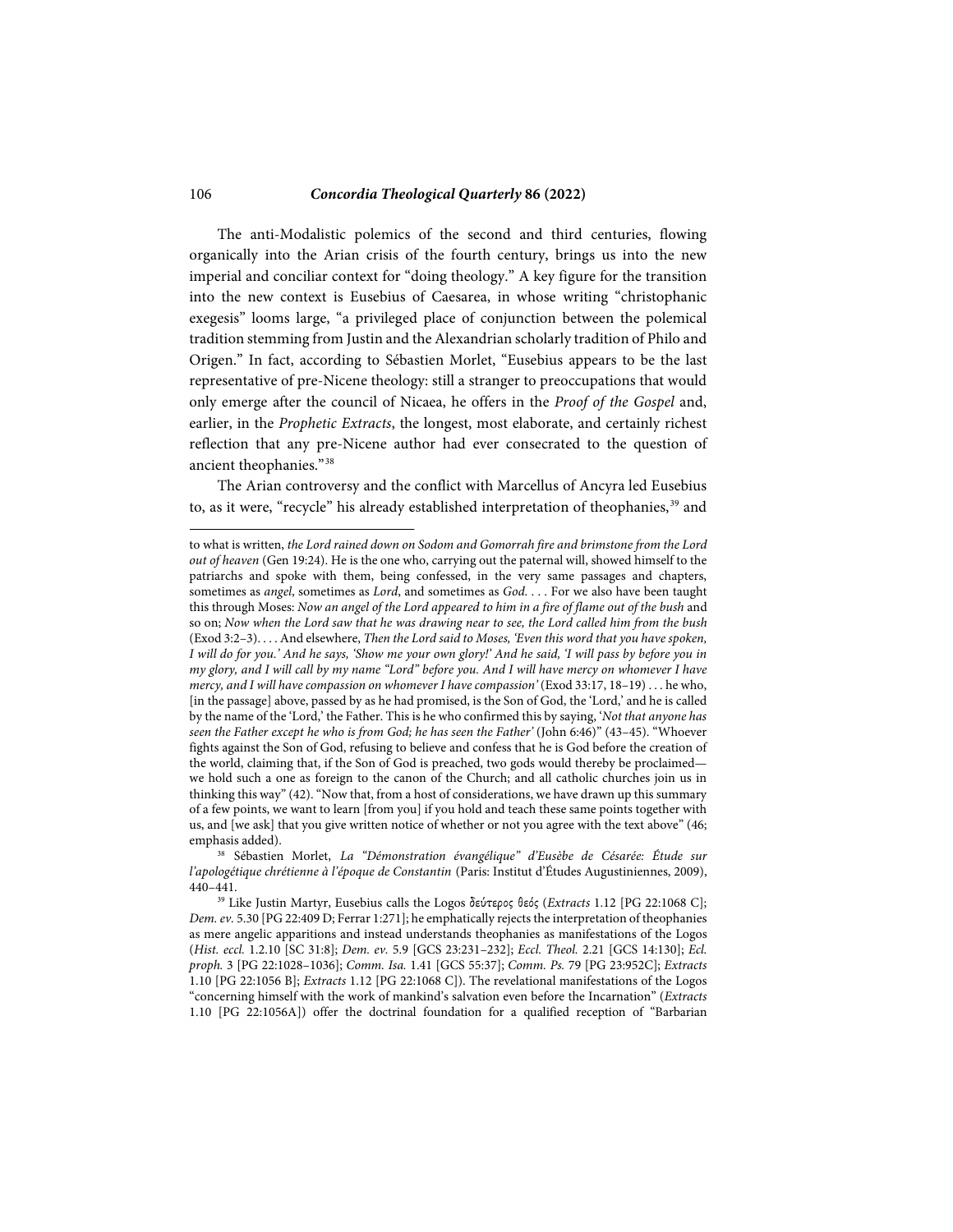redirect it against his opponent. Even though, however, the argument is different, the exegetical solution remains the same tradition of "christophanies": it was undoubtedly the Son of God who spoke to Moses at the burning bush (Exod 3), he who appeared to Abraham at Mamre (Gen 18), who told Moses that he had manifested himself to Abraham, Isaac, and Jacob (Exod 6:2–3), who later proclaimed himself to "be" before Abraham "was" (Jn 8:56), since he was the mediator (Gal 3:20) "even before the assumption of the flesh" (πρὶν ἦ τὴν σάρκα ἀναλαβεῖν).[40](#page-10-0)

The same "christophanic" reading of the Old Testament forms the bedrock underneath the metaphysical considerations about the ὁμοούσιον articulated by the great champion of Nicaea, Athanasius. In *Contra Arianos*, for instance, Athanasius states, quite clearly, that "Moses beheld God," more specifically the Logos, just as the same Logos interacted with Jacob and Abraham.<sup>[41](#page-10-1)</sup> He has no hesitation in rehearsing the pre-Nicene argument for the divinity of the Son: Christ is preexistent and divine and, as such, always already the object of human and angelic worship, because Abraham worships him in his tent (Genesis 18), Moses worships him at the burning bush (Exodus 3), and Daniel sees him as the Ancient of Days, seated on the divine throne and attended by thousands upon thousands of angelic ministers (Dan 7:9–10).[42](#page-10-2)The same exegesis of theophanies occurs in Athanasius's *De synodis* 52.[43](#page-10-3) It is noteworthy that the traditional christophanic exegesis defended by Athanasius in *De synodis* 52 is upheld by the "Arian" opponents lambasted a few chapters earlier, in *De synodis* 26–27:

> We . . . regard Him not as simply God's pronounced word or mental, but as Living God and Word, existing in Himself, and Son of God and Christ . . . For He it is, to whom the Father said, *Let Us make man in Our image, after Our likeness*, who also was seen in His own Person by the patriarchs, gave the law, spoke by the prophets, and at last, became man, and manifested His own Father to all men, and reigns to never-ending ages.

Whosoever shall say that Abraham saw, not the Son, but the Ingenerate God or part of Him, be he anathema! Whosoever shall say that with Jacob, not the Son as man, but the Ingenerate God or part of Him, has wrestled, be he anathema! Whosoever shall explain "The Lord rained fire from the Lord" not

<span id="page-10-0"></span>philosophies" (Eusebius, *Extracts* 1.12 [PG 22:1068 C]; *Dem. ev.* 5.30 [PG 22:409 D; William John Ferrar, trans., *The Proof of the Gospel* (Grand Rapids: Baker, 1981), 1:271]). 40 Eusebius, *Eccl. Theol.* 2.21.4 (GCS 14:130; FaCh 135:265).

<sup>41</sup> Athanasius, *Contra Arianos* 3.25.13–14 (*Athanasius Werke* I.1, 3:322–323; trans. *NPNF*<sup>2</sup> 4).

<sup>42</sup> Athanasius, *Contra Arianos* 1.38.5; 2.13.1 (*Athanasius Werke* I.1, 2:148, 189; trans. *NPNF*<sup>2</sup>

<span id="page-10-3"></span><span id="page-10-2"></span><span id="page-10-1"></span><sup>4).</sup>

<sup>43</sup> Athanasius, *Syn.* 52 (*Athanasius Werke* II.6:275–276; trans. *NPNF*<sup>2</sup> 4).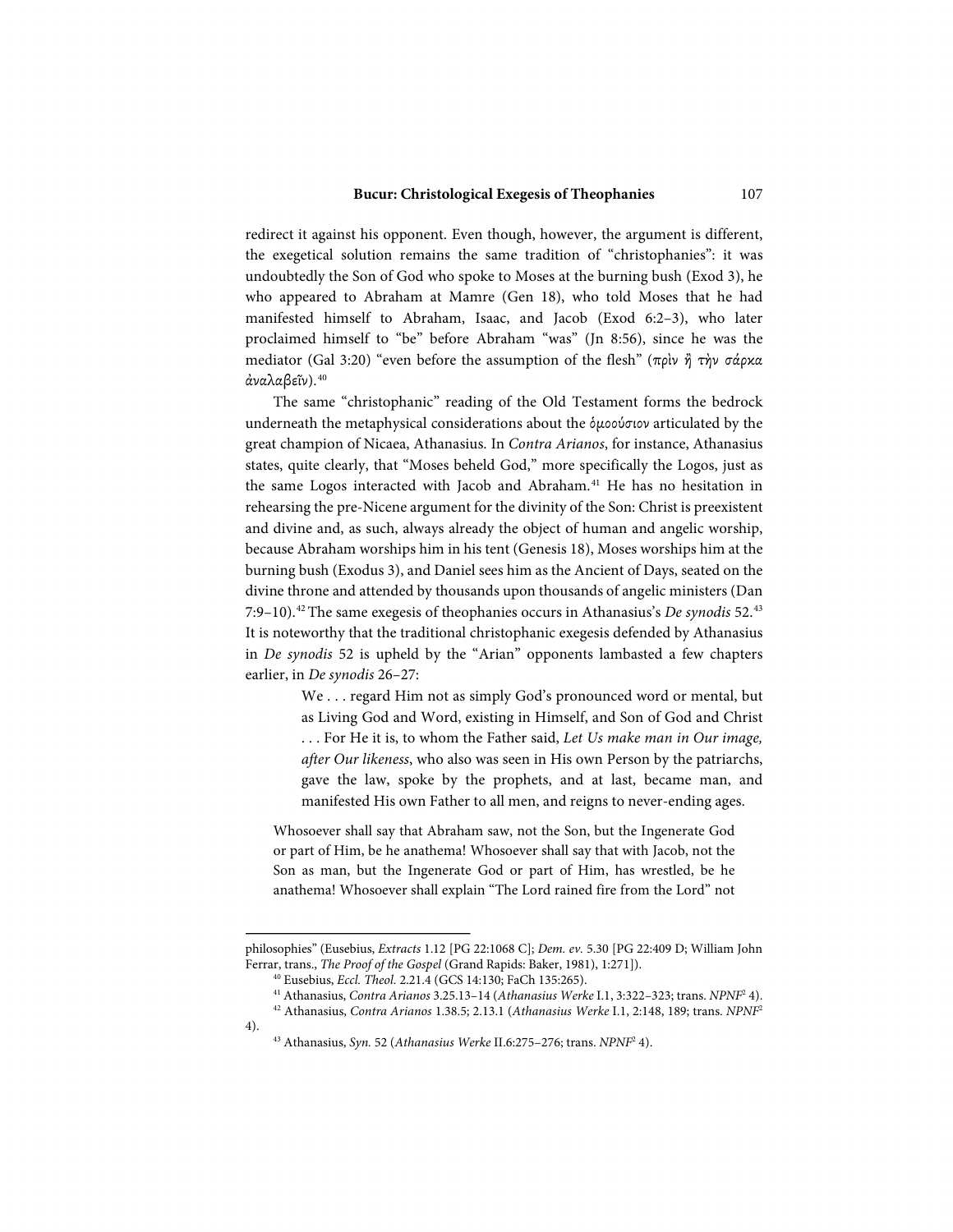of the Father and the Son, and says that He rained from Himself, be he anathema. For the Son, being Lord, rained from the Father Who is Lord.<sup>[44](#page-11-0)</sup>

The target in both texts is the modalistic doctrine of Marcellus and Photinus ("Scotinus" to his adversaries): "those who make a pretence of saying that He is but the mere word of God and unexisting, having His being in another—now as if pronounced, as some speak, now as mental . . . Such are the disciples of Marcellus and Scotinus of Galatian Ancyra, who, equally with Jews, negate Christ's existence before ages, and His Godhead, and unending Kingdom, upon pretence of supporting the divine Monarchy."<sup>[45](#page-11-1)</sup>

In subsequent decades, the argument, articulated earlier by Marcellus, Basil of Ancyra, and Athanasius, that the strict separation between  $\delta \omega$  ("He who is") and  $\delta$ τοῦ ὄντος ἄγγελος ("The Angel of Him who is") amounts to equating the Son to a μὴ ὤν ("he who is not"), was reprised by Basil of Caesarea and Gregory of Nyssa. Basil buttresses his affirmation about Christ as "the truly Existing One" and "the source of being for all beings" with an exegesis of Exodus 3:14 in which "the angel," "the Lord," and "God" all refer to the Son:

Please stop saying that he does not exist when he is the one who truly exists, the one who is the source of life, and the one who produces being for all that exists. Didn't he find a designation well-suited for himself and fitting for his own eternity when he named himself *He Who Is* in his oracle to Moses his servant? He said: I am He Who Is [Exod 3:14]. . . . It is written that the angel of the Lord appeared to Moses in the bush burning with fire. After mentioning the angel at the outset of the narrative, scripture introduces the voice of God when it says that he said to Moses: *I am the God of your father Abraham* [Exod 3:6]. A little further on, the same one said: *I am He Who Is* [Exod 3:14]. So, then, who is this one who is both angel and God alike? Isn't it he whom we have learned is called by the name *the angel of great counsel* [Isa 9:5]? . . . when he named himself *He Who Is* before Moses, he is understood to be none other than God the Word, who *was in the beginning with God* [John 1:2].[46](#page-11-2)

Like Basil, the Nyssen knows that "the one who made himself known by the title, 'He who is,' (cf. Ex 3.13–14) is the Only-begotten God," so that one must either subscribe to the untenable position that "the Only-begotten God never appeared to

 $\overline{a}$ 

<span id="page-11-0"></span><sup>44</sup> *Ekthesis Makrostichos*, Anathema 6 (= Athanasius, *Syn.* 26.VI; *Athanasius Werke* II.6:253, trans. *NPNF*2 4); *First Council of Sirmium*, Anathemas 15–17 (= Athanasius, *Syn.* 27.XV–XVII [*Athanasius Werke* II.6:255, trans. *NPNF*<sup>2</sup> 4]).

<span id="page-11-2"></span><span id="page-11-1"></span><sup>45</sup> *Ekthesis Makrostichos*, Anathema 6 (= Athanasius, *Syn.* 26.VI; *Athanasius Werke* II.6:253, trans. *NPNF*2 4). 46 Basil, *Adv. Eun.* 2.18 (SC 305:70, 72; trans. FaCh 122:155–156).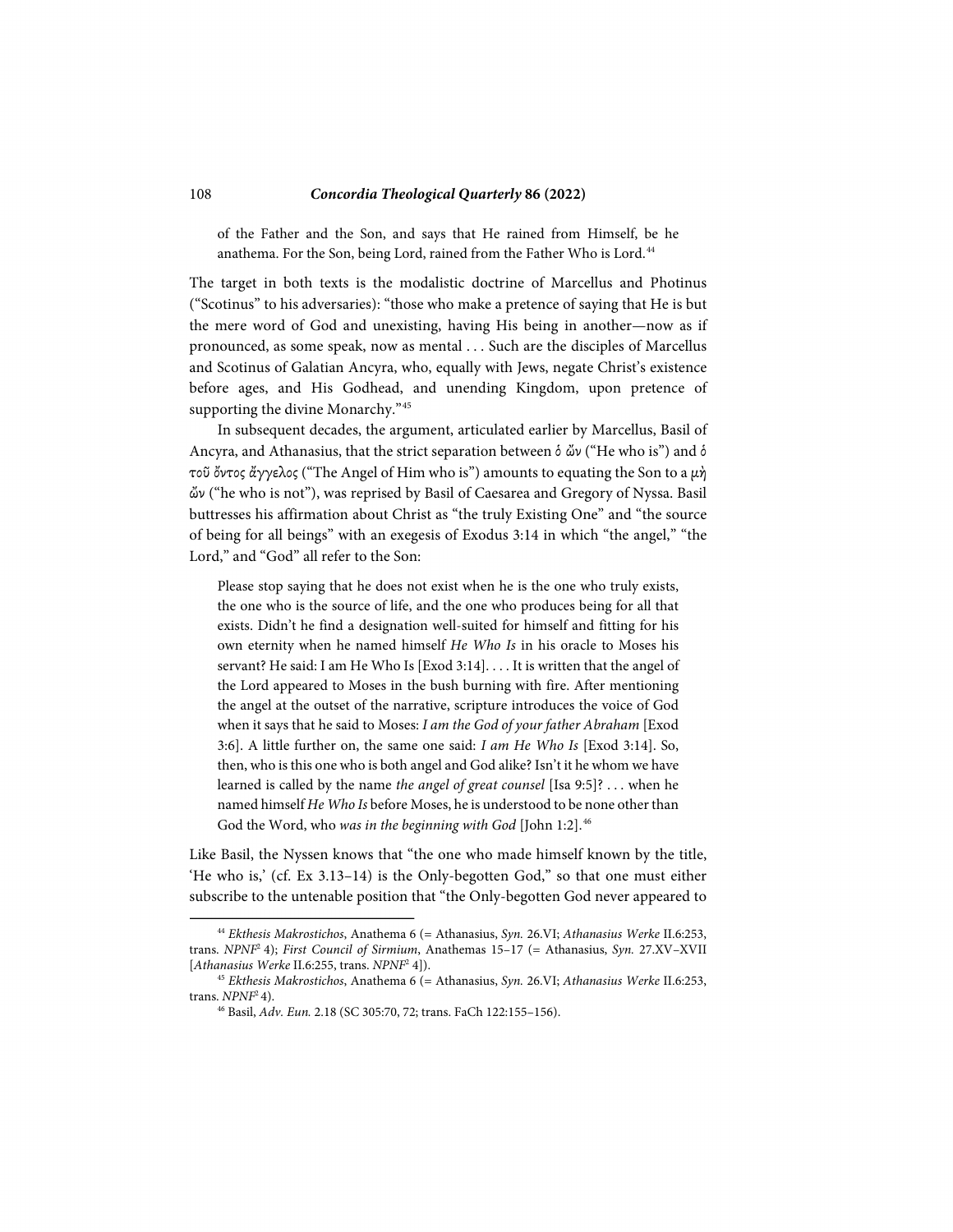Moses," or concede that "He that is, from whom the word comes to the Servant, is himself the Son."<sup>[47](#page-12-0)</sup> In Gregory of Nyssa, too, metaphysical speculation on "being" and "non-being" is welded to the exegesis of biblical theophanies. Gregory takes the divine ᾿Εγώ εἰμι ὁ ὤν ["I am the One who is"] and the ᾿Εγώ εἰμι ["I am"] statements in Isaiah as the scriptural "mark of the true Godhead" and, simply *assuming* the traditional identification of Christ as Moses' interlocutor on Sinai, concludes that Eunomian theology—"the sophistical fabrication about the non-existence at some time of Him Who truly is"—is nonscriptural, a departure from Christianity, a turning to idolatry.[48](#page-12-1) It should be noted, however, that, when Gregory of Nyssa reaffirms his belief that the theophany to Moses (ἐν τῇ γενομένῃ Μωϋσεῖ θεοφανείᾳ) was a manifestation of the Son who both appeared (i.e., as with the angel of the Lord) and declared himself to be ὁ ὤν, he assumes that Eunomius is familiar with the underlying christological exegesis of Exodus 3!<sup>49</sup>

Gregory of Nyssa also uses theophanies on a second theological front, namely, in his anti-Apollinarian polemics. In the *Letter to Theophilus*, for instance, which sets out to counter Apollinarius's critique of the alleged "two sons" doctrine as "absurd and utterly impious,"<sup>[50](#page-12-3)</sup> Gregory argues that the incarnation (ἐπιφάνεια) of the Son does not imply a duality of sons any more than the multiplicity of Old Testament theophanies would imply a multiplicity of sons.<sup>[51](#page-12-4)</sup> It is quite clear that

<span id="page-12-0"></span><sup>47</sup> Gregory of Nyssa, *Contra Eunomium* 3.9.35 (Gregorii Nysseni Opera 2:277; trans. S. G. Hall, in *Contra Eunomium II: An English Version with Supporting Studies*, ed. Karfíková Lenka and Johannes Zachhuber, Supplements to Vigiliae Christianae 82 [Leiden: Brill, 2007], 211).

<span id="page-12-1"></span><sup>48</sup> Gregory of Nyssa, *Contra Eunomium* 3.6.3, 4, 6 (Gregorii Nysseni Opera 2:186–189, trans. S.G. Hall, 153–154): "The word of holy scripture suggests one way of knowing true godhead, which Moses is taught by the heavenly voice, when he hears him who said, 'I am he who is' (Ex 3.14). We therefore think that that alone should truly be considered divine, which is deemed to be in existence eternally and infinitely, and every thing attributed to it is always the same, without addition or subtraction. So if any one says of God that formerly he was, but now is not, or that he now is, but formerly was not, we judge either statement equally godless. … the argument that the one who really is, once was not, is a denial and rejection of true godhead. Consider: the one who through light revealed his existence to Moses, named himself as being, when he said, 'I am he that is' (Ex 3.14); and Isaiah, becoming a kind of instrument for the one who spoke in him, says in the person of him who is, 'I am first and I am hereafter' (Is 44.6), thereby making known by each thought the eternity of God … we who have regard to that which is, classify those who put together that which is not with that which is, and say that it once was not, with the worshippers of idols." 49 Gregory of Nyssa, *Refut.* 29 (Gregorii Nysseni Opera 2:323; trans., *Against Eunomius* 2.4

<span id="page-12-2"></span>*NPNF*<sup>2</sup> 5:105): "Real existence (τὸ ὄντως ὂν) is opposed to unreal existence (τὸ μὴ ὄντως ὄν). . . . But if they do not deny the existence of the Maker of all things, let them be content not to deprive of real existence Him Who is, Who in the Divine appearance to Moses gave Himself the name of Existent, when He said, 'I am that I am' even as Eunomius in his later argument agrees with this,

<span id="page-12-3"></span>saying that it was He Who appeared to Moses." 50 Gregory of Nyssa, *Theoph*. (Gregorii Nysseni Opera 3/1:119–128, at 120–121; FaCh 131:260).

<span id="page-12-4"></span><sup>51</sup> Gregory of Nyssa, *Theoph.* (FaCh 131:261–262; Gregorii Nysseni Opera 3/1:119–128, at 121–122).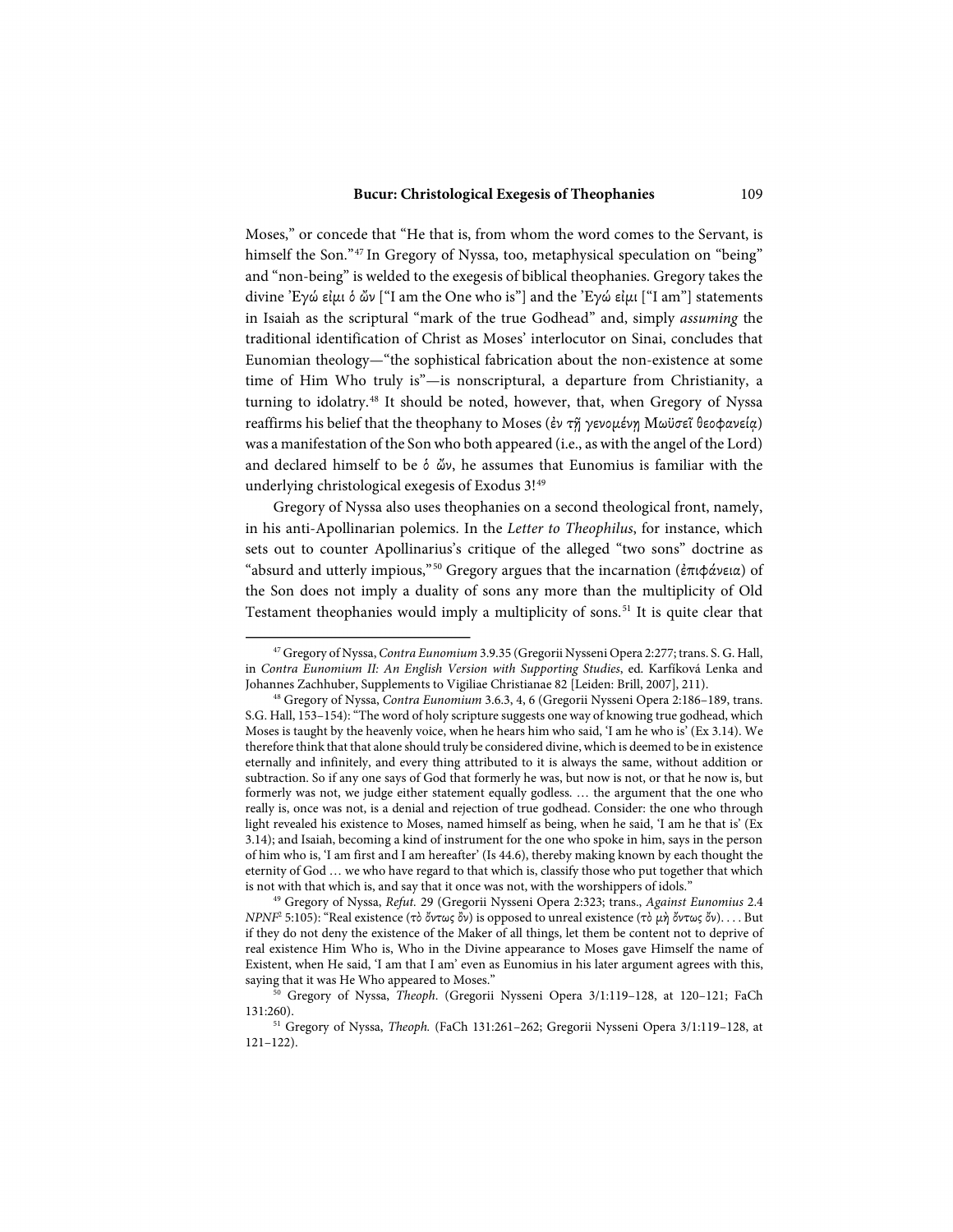-

Gregory bases his argumentation on the traditional theology of theophanies as christophanies, building on the undisputed assumption that the one and the same Son appeared to the patriarchs and prophets of old and, later, appeared in the flesh and revealed his divine identity to his disciples.

There are many more texts that could be brought into the discussion. Among Greek-speaking sources, one may quote Cyril of Jerusalem,<sup>[52](#page-13-0)</sup> Epiphanius,<sup>[53](#page-13-1)</sup> John Chrysostom,<sup>[54](#page-13-2)</sup> Theodoret of Cyrus,<sup>[55](#page-13-3)</sup> and the *Apostolic Constitution*;<sup>[56](#page-13-4)</sup> among Latin

<span id="page-13-0"></span><sup>52</sup> Cyril of Jerusalem, *Cat.* 14.27 (PG 33:861 A; FaCh 64:50), arguing for the Son's natural and eternal divinity ("He did not gain His throne by way of advancement"): "The prophet Isaiah, having beheld this throne before the coming of the Savior in the flesh says, *I saw the Lord seated on a high and lofty throne*. For the Father *no man has at any time seen*, and He who then appeared to the prophet was the Son." 53 Epiphanius, *Ancoratus* 29.5 (GCS 25:38; FaCh 128:103) on the Mamre theophany: "that he

<span id="page-13-1"></span>might point out the one God and the two others following him, his angels"; 39.4 (GCS 25:49; FaCh 128:118): "the Son of God who came from above with two angels."

<span id="page-13-2"></span><sup>&</sup>lt;sup>54</sup> Chrysostom, *Hom. Gen.* 42.2 (PG 54:387): "In Abraham's tent both the angels and their master (καὶ οἱ ἄγγελοι, καὶ ὁ τούτων Δεσπότης) were seen at the same time"; *Theatr.* 3 (PG 56:546): "Christ appeared to you, O wondrous one, flanked by two angels; and through [your] care for strangers (διὰ φιλοξενίας) you became a messmate to God and angels (Θεῷ καὶ ἀγγέλοις ὁμόσκηνος). O, blessed tent (σκηνὴ), which by condescension (δι' οἰκονομίαν) housed God accompanied by angels! Christ appeared to you in human form (ἐν ἀνθρώπου σχήματι), disclosing to you the mystery of the divine advent of himself and [his] salvation." *Contra Anomoeos* 11 (SC 396:304–306): Isaiah 6, together with Daniel 7 and 1 Kings 22:19–23 (3 Kings 22:19–23, LXX) are invoked as proof texts for the Son's divinity, expressed visually by his being seated on the divine throne.

<span id="page-13-3"></span><sup>55</sup> Theodoret of Cyrus, *Qu. 70 on Genesis* (*Quaestiones in Octateuchum,* trans. Robert C. Hill [Washington, D.C.: Catholic University of America Press, 2007], 144): the three visitors, who only appear to be eating, were two angels accompanying the Master ("they and their Lord," αὐτοὶ καὶ ὁ τούτων δεσπότης). 56 *Apos. Con.* 5.20.5 (SC 329:278; trans. *ANF* 7): "He is the Christ of God . . . To Him did Moses

<span id="page-13-4"></span>bear witness, and said: *The Lord received fire from the Lord, and rained it down* (Gen 19.24); Him did Jacob see as a man, and said: *I have seen God face to face, and my soul is preserved*; Him did Abraham entertain, and acknowledge to be the Judge, and his Lord; Him did Moses see in the bush; . . . Him did Joshua the son of Nun see, as the captain of the Lord's host (Josh 5:14) ; . . . Him Daniel describes as the Son of man coming to the Father, and receiving all judgment and honour from Him; and as the stone cut out of the mountain without hands." Similarly, the Anaphora suggests that Abraham's call consisted of a vision of the Messiah by which God delivered him from idolatry (Σὺ εἶ ὁ . . . ἐμφανίσας αὐτῷ τὸν Χριστὸν σοῦ [*Apos. Con.* 8.12.18–27; SC 336:188]).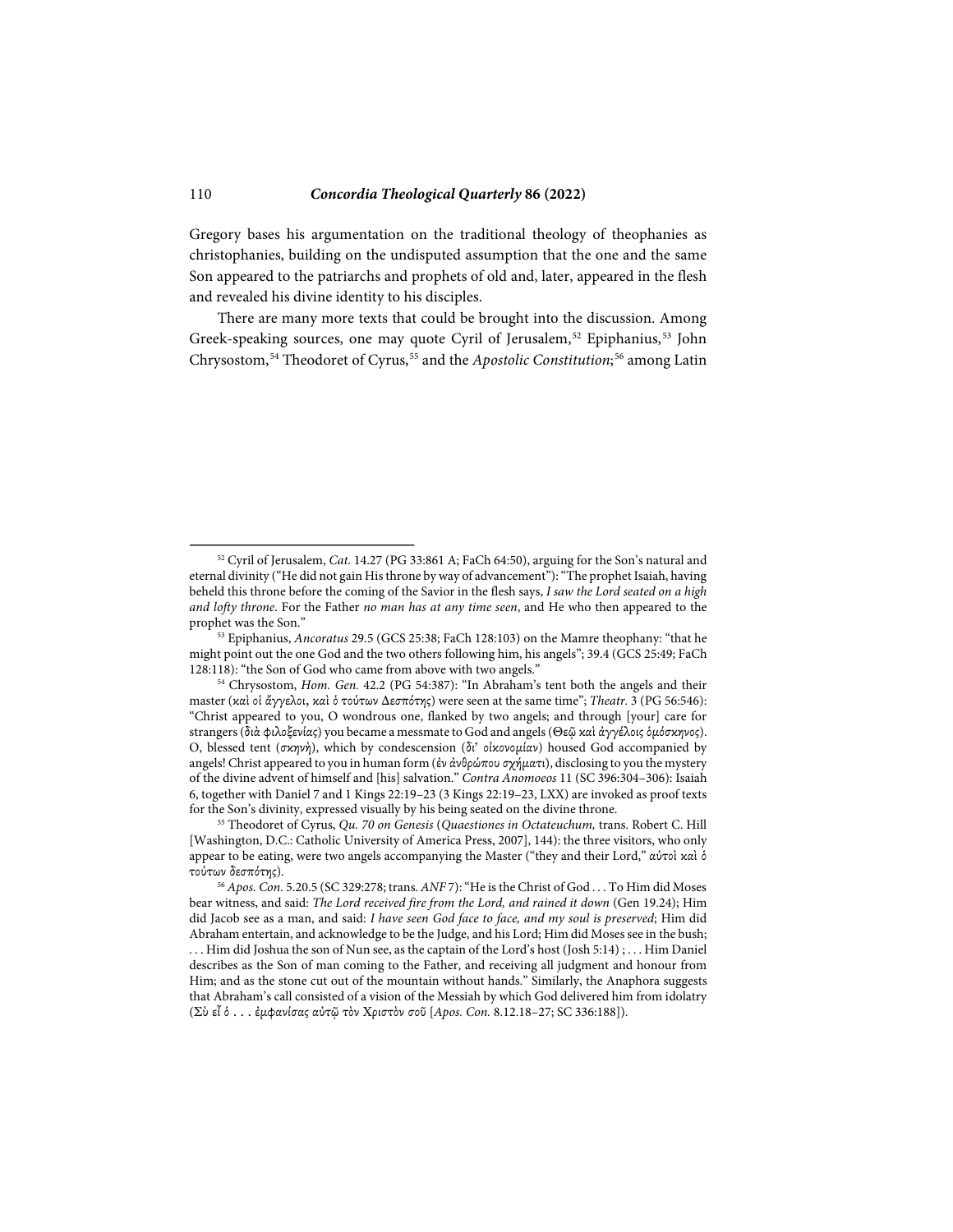writers, Novatian,<sup>[57](#page-14-0)</sup> Gregory of Elvira,<sup>[58](#page-14-1)</sup> Phoebadius,<sup>[59](#page-14-2)</sup> Ambrose of Milan,<sup>[60](#page-14-3)</sup> Hilary of Poitiers, <sup>[61](#page-14-4)</sup> and Jerome<sup>[62](#page-14-5)</sup>; among Syriac writers, Jacob of Serugh.<sup>[63](#page-14-6)</sup> In addition to these, one should also consider the ascription of later pseudepigraphic writings to fourth-century luminaries such as Cyril of Jerusalem, Asterius, or "blessed papa Athanasius."[64](#page-14-7) A fifth-century homily on the Meeting of the Lord ascribed to Cyril of Jerusalem,<sup>[65](#page-14-8)</sup> for instance, delights in the paradoxical identification of the fragile baby Jesus in the arms of Symeon with the Lord of the exodus and omnipotent Ancient of Days. For Ps.-Cyril, "it is this child who, of old, parted the sea for Israel, and drowned Pharaoh, and gave the Law to the Israelites, and rained down manna,

-

<span id="page-14-4"></span><sup>61</sup> Hilary of Poitiers, *Trin.* 4.23–34 (SC 448:56–76): a discussion of theophanic texts (Genesis 16; 18–19; 28; 32; Exodus 3) to prove the divinity of the Son, identified as the "angel of the Lord." 62 Jerome, *Comm. in Esa.* 18.65.1 (CCSL 73A:744), in a casual remark that Exodus 3:14, as well

<span id="page-14-5"></span>as several other Old Testament theophanies, refers to the Son; *Comm. in Mat.* 2.14.27 (CCSL 77:124), where *ego sum* at the burning bush is linked to *ego sum* in Matthew 14:27 (implying identity of subject); *Comm. in Mc.* 1 (CCSL 78:452), where connecting John 1:1 with Exodus 3:14 offers proof for the eternity and divinity of the Son, who always "was"  $(\tilde{\gamma}v)$  as opposed to John the Baptist, who came to be (ἐγένετο). In *Ep.* 18A 4.1 (CSEL 54:78), Jerome ascribes the Origenian view (the enthroned figure as the Father, and the two seraphim as the Son and the Spirit) to unnamed earlier interpreters, both Greek and Latin. His dissent from their opinion is exegetical: judging from John 12:39–41 and Acts 28:25–27, the enthroned figure was Christ, who therefore cannot be identified with one of the seraphim. The same exegesis is set forth, this time in a more strident polemical tone, in *Comm. in Esa.* 3.6.1–8 (CCSL 73:83–90). Jerome repeats his fundamental view twice (CSEL 73:84 and again at 73:87): "visus est autem Filius in regnantis habitu." 63 See Alexander Golitzin, "The Image and Glory of God in Jacob of Serug's Homily, On That

<span id="page-14-6"></span>Chariot That Ezekiel the Prophet Saw," *St. Vladimir's Theological Quarterly* 46 (2003): 323–364. <sup>64</sup> Epiphanius, *Pan.* 72.4.4 (GCS 47:259).

<span id="page-14-8"></span><span id="page-14-7"></span><sup>65</sup> Ps.-Cyril of Jerusalem, *Homilia in occursum domini* (PG 33:1183–1204). This homily was probably written around 450 (Michel Aubineau, *Les homélies festales d'Hésychius de Jérusalem,* 2 vols. [Brussels: Societé des Bollandistes, 1978], 1:4n2). See the translation and thorough discussion of the text by Ellen Alex, "Die Homilie *In occursum domini* des Ps-Cyrill von Jerusalem: Übersetzung und Kommentar" (MA thesis, University of Regensburg, 2012).

<sup>57</sup> Novatian, *Trin.* 18.11–17 (CCSL 4:45–46).

<span id="page-14-1"></span><span id="page-14-0"></span><sup>58</sup> Gregory of Elvira, *De fide* 80–90 (CCSL 69:242–244): a list of christologically interpreted theophanies associated with Abraham, Jacob/Israel, and Moses; *Tractates on the Books of Holy Scripture* 2.10–11 (CCSL 69:11–12).

<span id="page-14-2"></span><sup>59</sup> Phoebadius of Agen (*Contra Arianos* 16.7–17.3; FC 38:130, 132) first ascribes Exodus 3:14 to the Father (16.7), then states that the Son, being the image of the invisible God (Col 1:15), could not have come into being at a later point, and, finally, reaches the conclusion that the one who

<span id="page-14-3"></span>spoke to Moses was the Son (17.2).<br><sup>60</sup> Ambrose, *De fide* 1.13.83 (CSEL 78:36): "Non pater in rubo, non pater in eremo, sed filius est Moysi locutus . . . Hic est ergo qui legem dedit . . . Hic est ergo deus patriarcharum, hic est deus profetarum." Cf. *De fide* 5.1.26 (CSEL 78:225–226): the *qui est* of Exodus 3:14 establishes the eternity of Christ (*semper est*) as opposed to the created existence of angels ("erat Gabriel, erat Raphael, erant angeli . . . qui aliquando non fuerint"). See also the opening of Ambrose's hymn, "Intende, qui regis Israel, super cherubim qui sedes." For the biblical exegesis of Ambrose's hymn, see Édouard Cothenet, "L'arrrière-plan biblique de l'hymne de St. Ambroise 'Intende, qui regis Israel,'" in *L'Hymnographie: Conférences Saint-Serge XLVIe Semaine d'études liturgiques, Paris, 29 juin–2 juillet 1999*, ed. A. M. Triacca and A. Pistoia (Rome: Edizioni Liturgiche, 2000), 153–160.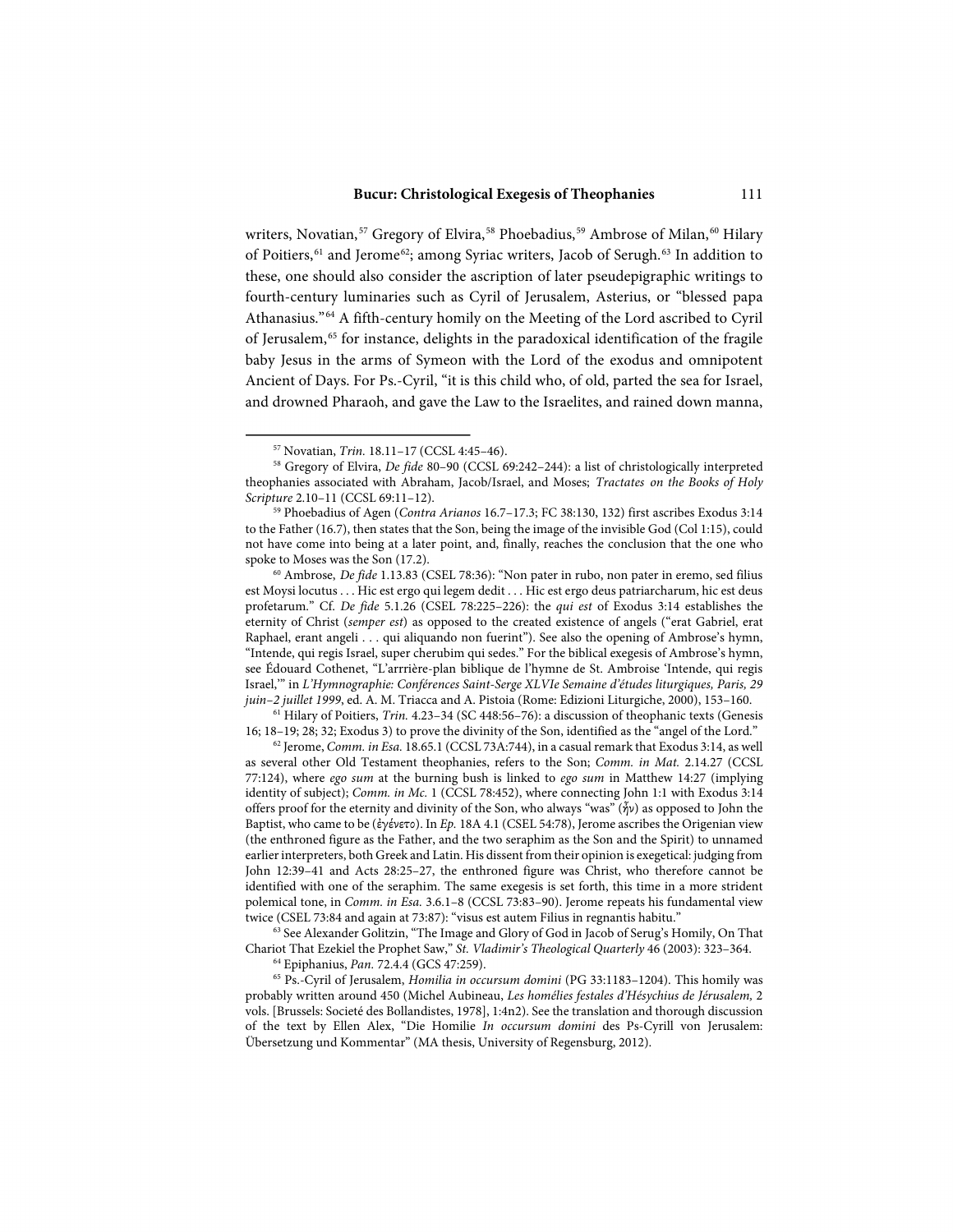and led the Hebrew nation by a pillar of fire, and rent the rock asunder, and kept the bush unconsumed in a flame of dewy fire."<sup>[66](#page-15-0)</sup> A nativity homily ascribed to Athanasius revolves around the same paradox by invoking the burning bush theophany and Daniel's vision:

I behold a strange mystery: in place of the sun, the Sun of Righteousness placed in the Virgin in an uncircumscribed manner . . . Today God, He-Who-Is and preexists, becomes what he was not; for being God, he becomes a human being without stepping out of his being God. . . . The Ancient of Days is born as a child.<sup>[67](#page-15-1)</sup>

The convergence of so many geographically and theologically diverse sources on the christological interpretation of theophanies indicates that, although perceived as insufficient and rendered obsolete *for the articulation of doctrine* by the development of a more sophisticated and precise technical glossary and argumentation, christophanic exegesis continued to be widely recognized as an element of shared tradition, and functioned as a polemical aid to fourth-century anti-Jewish, anti-Arian, anti-Modalistic, and anti-Apollinarian argumentation. The writings of "divinely-inspired clarions of Orthodoxy" like Ephrem Syrus and Gregory Nazianzen exerted a strong influence over the great Byzantine hymnographers Romanos the Melodist, John Damascene, and Cosmas of Maiuma.<sup>[68](#page-15-2)</sup> It comes as no surprise, then, to find that recourse to christophanies abounds in the hagiographical, hymnographical, and iconographical productions that flourished in the Christian East and West during the second half of the millennium and beyond.<sup>[69](#page-15-3)</sup>

Indeed, Byzantine festal hymns discern the luminous face of Christ in *all* theophanies of the Old Testament. The paradoxical identification of Jesus of Nazareth as the Lord of Paradise, the God of our fathers, of Abraham, Isaac, and Jacob, He-Who-Is, who spoke to Moses in the burning bush and gave the Law on

<sup>66</sup> Ps-Cyril of Jerusalem, *De occursu* 12 (PG 33:1200 AB), my translation.

<span id="page-15-1"></span><span id="page-15-0"></span><sup>67</sup> Μυστήριον ξένον βλέπω, ἀντὶ ἡλίου τὸν ἥλιον τῆς δικαιοσύνης ἀπεριγράπτως χωρήσαντα ἐν τῇ Παρθένῳ. . . . Θεὸς σήμερον ὁ ὤν καὶ προὼν γίνεται ὅπερ οὐκ ἦν· ὢν γὰρ Θεὸς, γίνεται ἄνθρωπος, οὐκ ἐκστὰς τοῦ εἶναι Θεός . . . Ὁ Παλαιὸς τῶν ἡμερῶν παιδίον γέγονεν (PG 28:960A–961A).

<span id="page-15-2"></span><sup>68</sup> Peter Karavites, "Gregory Nazianzinos and Byzantine Hymnography," *Journal of Hellenic Studies* 113 (1993): 81–98; William L. Petersen, "The Dependence of Romanos the Melodist upon the Syriac Ephrem: Its Importance for the Origin of the Kontakion," *Vigiliae christianae* 39 (1985): 171–187; William L. Petersen, *The Diatessaron and Ephrem Syrus as Sources of Romanos the Melodist* (Louvain: Peeters, 1985).

<span id="page-15-3"></span><sup>69</sup> Bogdan G. Bucur, "Exegesis of Biblical Theophanies in Byzantine Hymnography: Rewritten Bible?," *Theological Studies* 68 (2007): 92–112; Gabriel Bunge, *The Rublev Trinity: The Icon of the Trinity by the Monk-Painter Andrei Rublev* (Crestwood, N.Y.: St. Vladimir's Seminary Press, 2007); François Boespflug, *Les théophanies bibliques dans l'art médiéval d'Occident et d'Orient* (Geneva: Droz, 2012).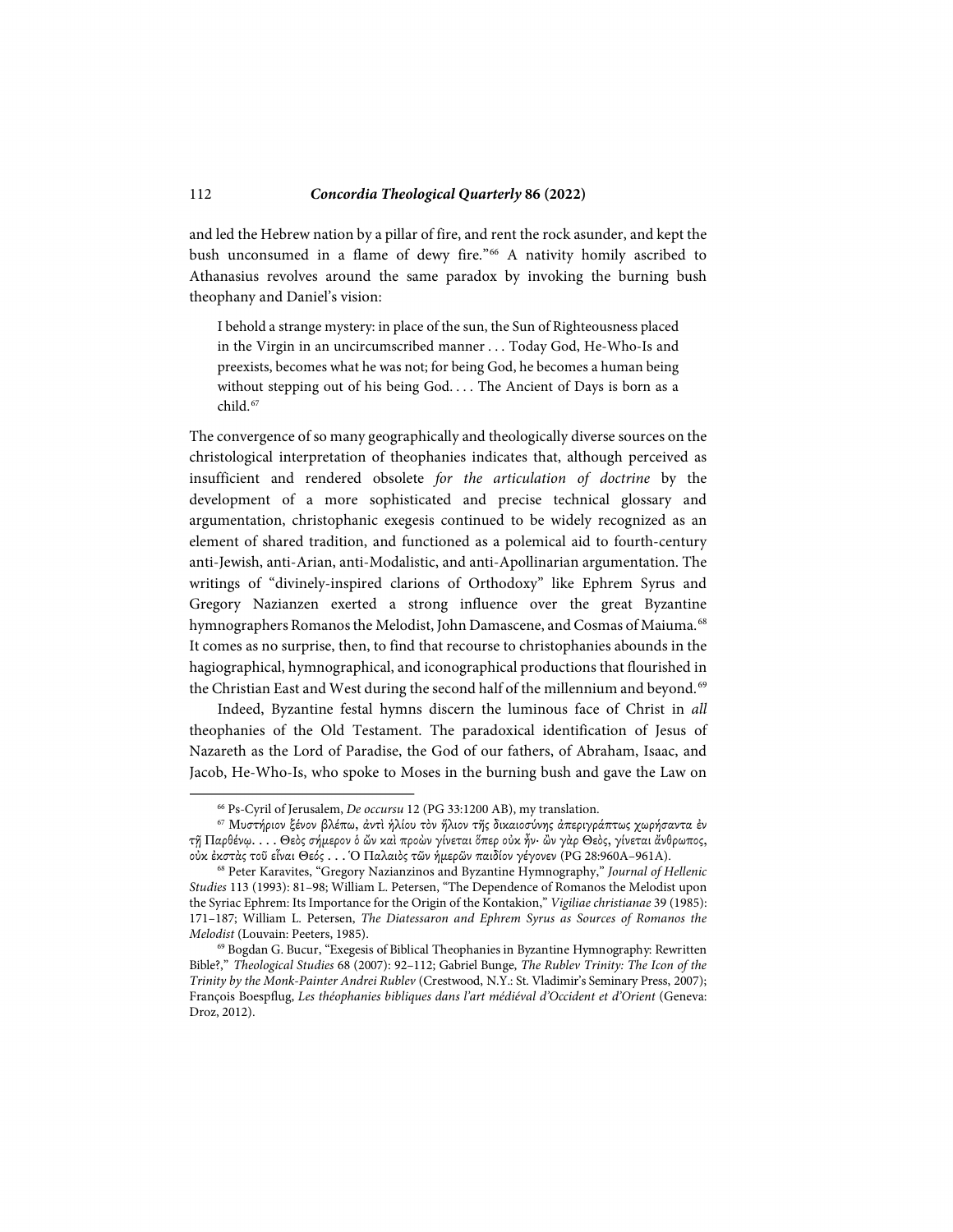Sinai, the Lord whom Ezekiel saw riding upon the cherubim, whom Isaiah saw enthroned and worshiped by the seraphim, whom Daniel discerned in the characters of both Son of Man *and* Ancient of Days, the Glory of his people, the Holy One of Israel—all of these occur in the hymns of Lent, Holy Week, and Pascha, of Annunciation, Nativity, Circumcision, Presentation, Baptism, and Transfiguration.

For instance in the celebration of the Transfiguration the hymns bring together Christ's manifestation on Tabor with his earlier apparition to deliver the Law to Moses on Sinai,<sup>[70](#page-16-0)</sup> and present Christ, who "today ineffably has shone forth in light on Mount Tabor" as the same one who "led Israel in the wilderness with the pillar of fire and the cloud."[71](#page-16-1) What Moses once saw in darkness, he now sees, on Tabor, in the blazing light of the Transfiguration: the same glory, the same "most pure feet," the same Lord.[72](#page-16-2) The hymns of the Presentation are also replete with the same Christological reading of the divine manifestation on  $S$ inai, $73$  and the same occurs in the hymns of Epiphany: the Baptist is shaken with awe, knowing that he is to

<span id="page-16-0"></span><sup>70 &</sup>quot;In the past, Christ led Israel in the wilderness with the pillar of fire and the cloud [Exod 14:19]; and today ineffably He has shone forth in light upon Mount Tabor" (First Canon of Transfiguration: Ode 3 Sticheron [*Menaion*, 484]); "The mountain that was once gloomy and veiled in smoke has now become venerable and holy, since Your feet, O Lord, have stood upon it . . ." (Great Vespers of Transfiguration, Sticheron at *Lord I have cried* [*Menaion*, 471]). Cf. First Canon of Transfiguration: Ode 4 Sticheron [*Menaion*, 486].

<sup>71</sup> First Canon of Transfiguration: Ode 3 Sticheron [*Menaion*, 485].

<span id="page-16-2"></span><span id="page-16-1"></span><sup>72 &</sup>quot;You have appeared to Moses both on the Mountain of the Law and on Tabor: of old in darkness, but now in the unapproachable light of the Godhead" (Second Canon of Transfiguration, Ode 1 Sticheron [*Menaion*, 483]); "He who once spoke through symbols to Moses on Mount Sinai, saying, 'I am He who is' [Exod 3:14] was transfigured today upon Mount Tabor before the disciples . . ." (Great Vespers of Transfiguration, Apostichon [*Menaion*, 476]).

<span id="page-16-3"></span><sup>&</sup>lt;sup>73</sup> Receive, O Simeon, Him whom Moses once beheld in darkness, granting the Law on Sinai, and who has now become a babe subject to the Law, yet this is the One who spoke through the law! . . ." (Great Vespers of the Presentation: Sticheron at *Lord I have cried* [*Menaion*, 408]); "The Ancient of Days, who in times past gave Moses the Law on Sinai, appears this day as a babe. As Maker of the Law, He fulfills the Law, and according to the Law He is brought into the temple . . ." (Great Vespers of the Presentation: Sticheron at the Lity [*Menaion*, 412]); "Today Simeon takes in his arms the Lord of Glory whom Moses saw of old in the darkness, when on Mount Sinai he received the tables of the Law . . ." (Presentation of the Lord: Sticheron at the Lity [*Menaion*, 413]). See also the following: "Today He who once gave the Law to Moses on Sinai submits Himself to the ordinances of the Law, in His compassion becoming for our sakes as we are . . ." (Great Vespers of the Presentation: Sticheron at the Lity [*Menaion*, 412]); "Today the holy Mother, who is higher than any temple, has come into the temple, disclosing to the world the Maker of the world and Giver of the Law" (Small Vespers of the Presentation: *Glory* Sticheron [*Menaion*, 407]).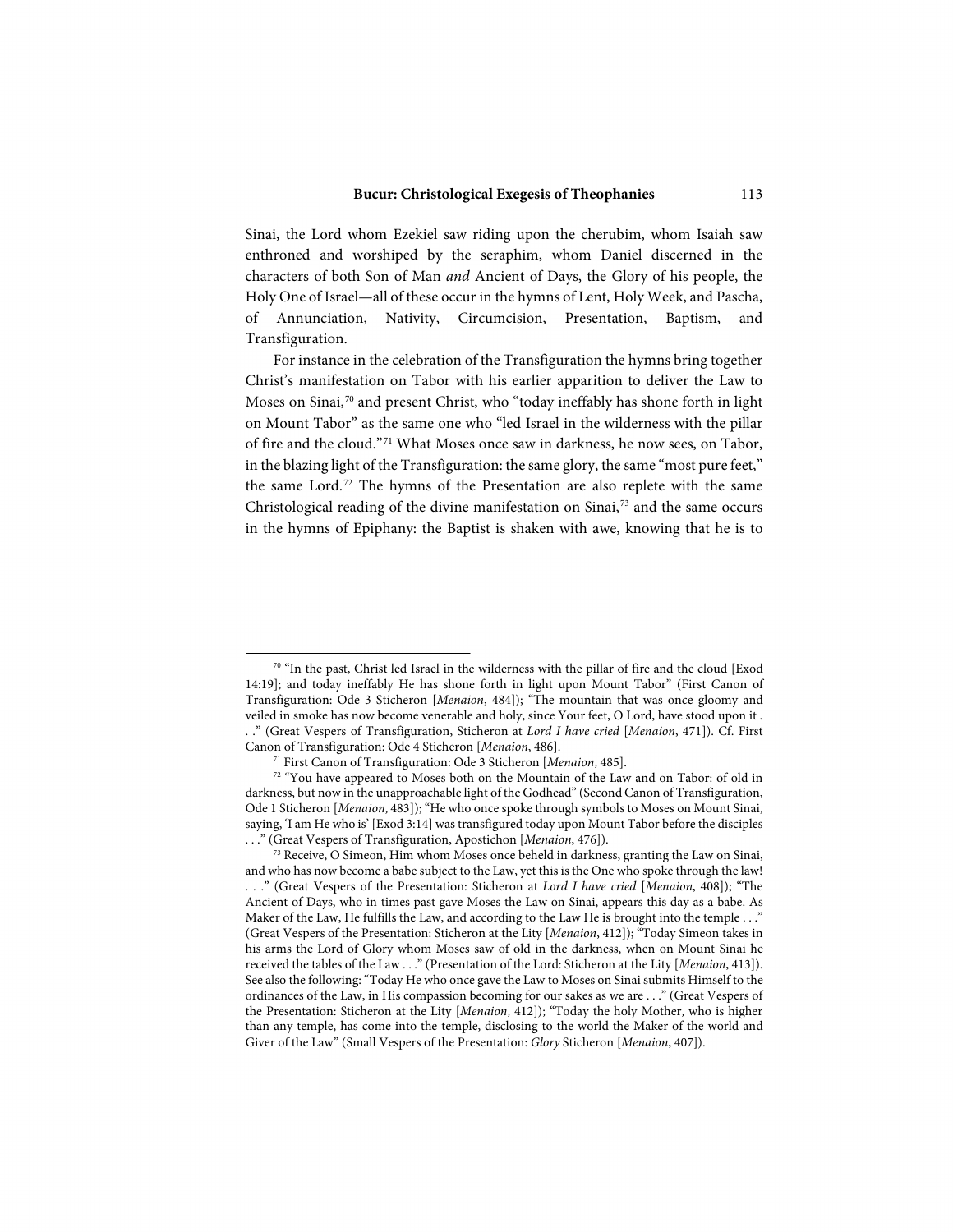baptize the Creator of Adam,<sup>[74](#page-17-0)</sup> the God of Jacob,<sup>[75](#page-17-1)</sup> the God of Moses,<sup>[76](#page-17-2)</sup> the Lord who drowned the Egyptian army in the Red Sea.<sup>[77](#page-17-3)</sup> On the Eve of Nativity, Byzantine hymns composed in the second half of the first millennium proclaim that "He who rained manna down on the people in the wilderness is fed on milk from His Mother's breast";<sup>[78](#page-17-4)</sup> and, on Good Friday, that the one hanging on the cross is none other than "He who hung the earth upon the waters," "the Lord who divided the sea . . . smote Egypt with plagues . . . rained down manna."79

In all these hymns, one encounters the very same reading of biblical theophanies, and, by way of consequence, the same type of "YHWH Christology," which, even though marginalized during the great christological controversies of the fourth and fifth centuries in favor of a more precise and nuanced "technical" vocabulary, had become ubiquitous in the worship and spirituality of the firstmillenium church.

#### **Christophanic Exegesis in Patristic Scholarship**

In stark contrast with the importance that early Christians ascribed to Old Testament theophanies, the vast majority of manuals, patrologies, dictionaries,

<span id="page-17-0"></span><sup>&</sup>lt;sup>74</sup> "The Maker saw the man whom He had formed with His own hand, held in the obscurity of sin, in bonds that knew no escape. Raising him up, He laid him on His shoulders [Luke 15:5], and now in abundant floods He washes him clean from the ancient shame of Adam's sinfulness" (Second Canon of Theophany: Ode 5 Sticheron [*Menaion*, 372–373]); "Thus spoke the Lord to John: 'O Prophet, come and baptize Me who created you, for I enlighten all by grace and cleanse them. Touch my divine head and do not doubt" (Eve of Theophany: Sticheron at the Sixth Royal

<span id="page-17-1"></span>Hour [*Menaion*, 327]).<br><sup>75</sup> "Today the prophecy of the psalms swiftly approaches its fulfillment: the sea looked and fled, Jordan was driven back before the face of the Lord, before the face of the God of Jacob [Ps 113/114:3–7], when He came to receive baptism from His servant" (Eve of Theophany: Sticheron at the Sixth Royal Hour [*Menaion*, 327]).

<span id="page-17-2"></span><sup>76</sup> [John the Baptist speaking to Jesus]: "Moses, when he came upon You, displayed the holy reverence that he felt: perceiving that it was Your voice that spoke from the bush, he forthwith turned away his gaze [Exod 3:6]. How then shall I behold You openly? How shall I lay my hand upon You?" (First Canon of Theophany: Ode 4 Sticheron [*Menaion*, 370]); "If I baptize You, I shall have as my accusers the mountain that smoked with fire [Exod 19:8], the sea which fled on either side, and this same Jordan which turned back [Ps 113/114:5]" (First Canon of Theophany: Ode 4 Sticheron [*Menaion*, 370]).

<span id="page-17-3"></span><sup>77 &</sup>quot;He who in ancient times hid the pursuing tyrant beneath the waves of the sea, now is cloaked and hidden in the stream of Jordan" (Forefeast of Theophany Canon: Ode 1 Irmos [*Menaion*, 297]). Compare: "He who in ancient times hid the pursuing tyrant beneath the waves of the sea, is hidden in a manger and Herod seeks to kill Him" (Forefeast of the Nativity: Compline Canon, Ode 1 Irmos [*Menaion*, 204).

<span id="page-17-5"></span><span id="page-17-4"></span><sup>78</sup> Ninth Hour of the Eve of Nativity: *Glory* Sticheron, in *The Lenten Triodion* (trans. Mother Mary and Kallistos Ware; London/Boston: Faber&Faber, 1977), 587. 79 Good Friday: Antiphon 15; Antiphon 6 [*Triodion*, 577].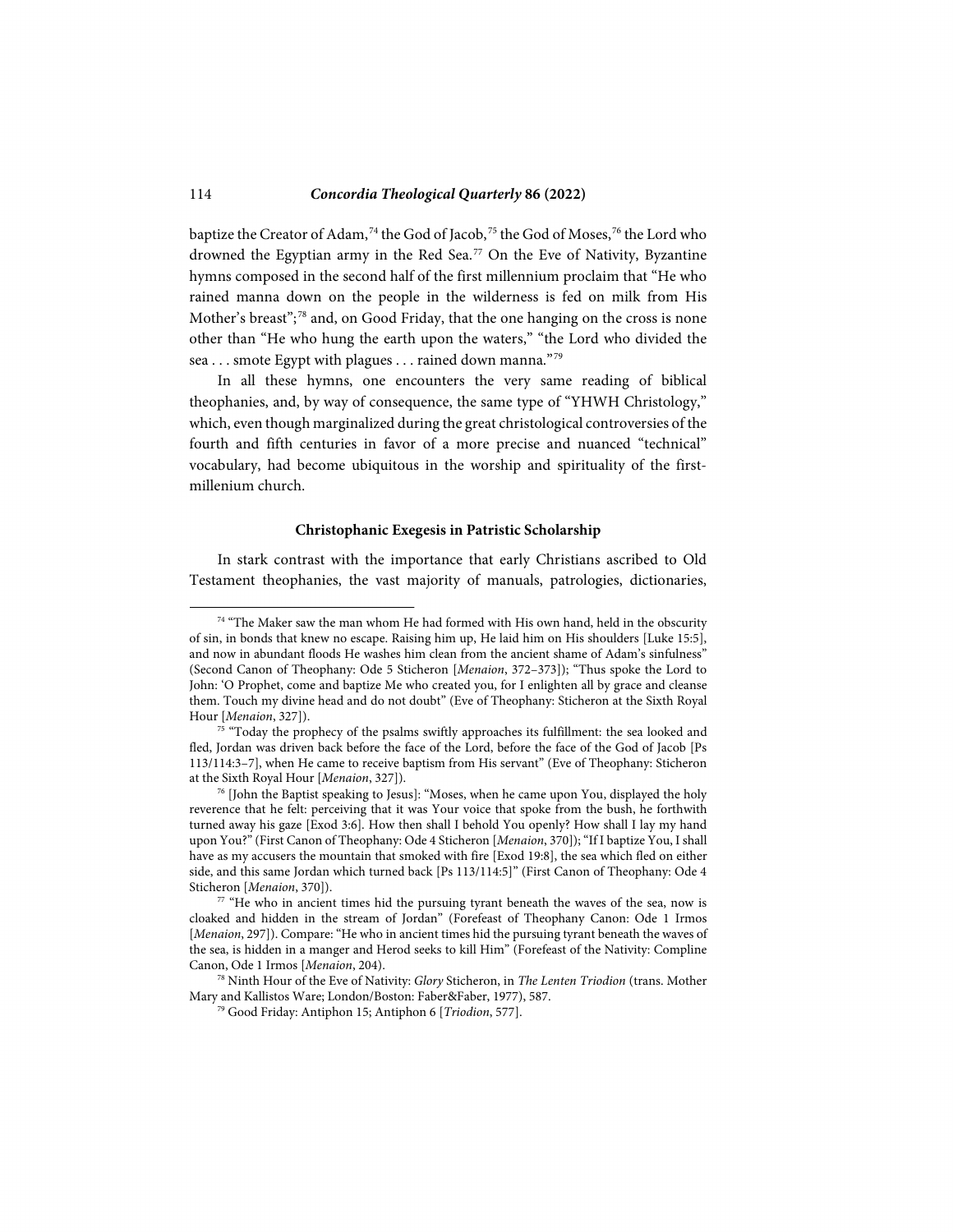encyclopedias, and large monographs on early Christianity barely mention the christological exegesis of theophanies. It is generally viewed as the province of pre-Nicene writers such as Justin, Irenaeus, and Tertullian, and assumed to hold very little significance for the history of dogma during the conciliar era. Nobody seems to notice that overlooking the continued appeal to theophanies across much of the fourth-century theological spectrum leaves unexplained the pervasive and insistent references to theophanies in later Byzantine hymnography (which is due not to some retrieval of pre-Nicene theology, but to the reception of the "Holy Fathers" of the fourth and fifth centuries).

It is not only patristics scholars who seem to have difficulty integrating the early Christian tradition of christophanic exegesis. It is quite telling that, despite Fossum's 1987 study of Jude 5, which concluded that "Jude . . . was the first to use 'Jesus' as a name of the Son also in his preexistence," the reading "*Jesus*, who saved a people out of the land of Egypt" was moved from the footnotes into the critical text only in 2005, with the *Editio Critica Maior* of 2 and 3 John and Jude, <sup>[80](#page-18-0)</sup> and then in 2012 (NA 28). In almost all English translations, therefore, one continue to read that "*the Lord* saved the people out of Egypt." The weight of textual witnesses and the strict application of text-critical principles would have required the adoption of the reading "Jesus" in earlier editions; but, as Metzger's *Textual Commentary* explains, "a majority of the Committee was of the opinion that the reading was difficult to the point of impossibility."[81](#page-18-1) Since the committee acknowledges "the weighty attestation supporting Ἰησοῦς (A B 33 81 322 323 424c 665 1241 1739 1881 2298 2344 vg cop, bo eth Origen Cyril Jerome Bede; ὁ Ἰησοῦς 88 915)" and later notes "the strange and unparalleled mention of Jesus in a statement about the redemption out of Egypt," the difficulty seems to have been a *theological* one: "The reading ᾿Ιησοῦς is deemed too hard by several scholars, *since it involves the notion of Jesus acting in the early history of the nation Israel*."[82](#page-18-2) Of course, as I noted earlier, "the notion of Jesus acting in the early history of the nation Israel," which so gravely scandalized the committee, does not seem to have appeared too "hard" or "strange" to Justin and the vast majority of early Christians.

Returning to patristics, the important change in the evaluation of Justin Martyr—from viewing him as the first Christian author to articulate "the argument

<span id="page-18-0"></span><sup>80</sup> *Novum Testamentum Graecum: Editio Critica Maior*. *Vol. IV/4: Catholic Letters: The Second and Third Letter of John. The Letter of Jude*, ed. B. Aland, K. Aland†, G. Mink, H. Strutwolf, and K. Wachtel (Stuttgart: Deutsche Bibelgesellschaft, 2005).

<span id="page-18-1"></span><sup>81</sup> Bruce M. Metzger, *A Textual Commentary on the Greek New Testament: A Companion Volume to the United Bible Societies' Greek New Testament, 2nd ed.* (London: UBS, 1994), 657.

<span id="page-18-2"></span><sup>82</sup> Daniel Wallace, footnote *ad locum* in the apparatus of the NET Bible (joined only by the ESV in adopting the reading "Jesus"). *NET Bible: A New Approach to Translation, Thoroughly Documented with 60,932 Notes* (Spokane, Wash.: Biblical Studies Press, 2005) (emphasis added).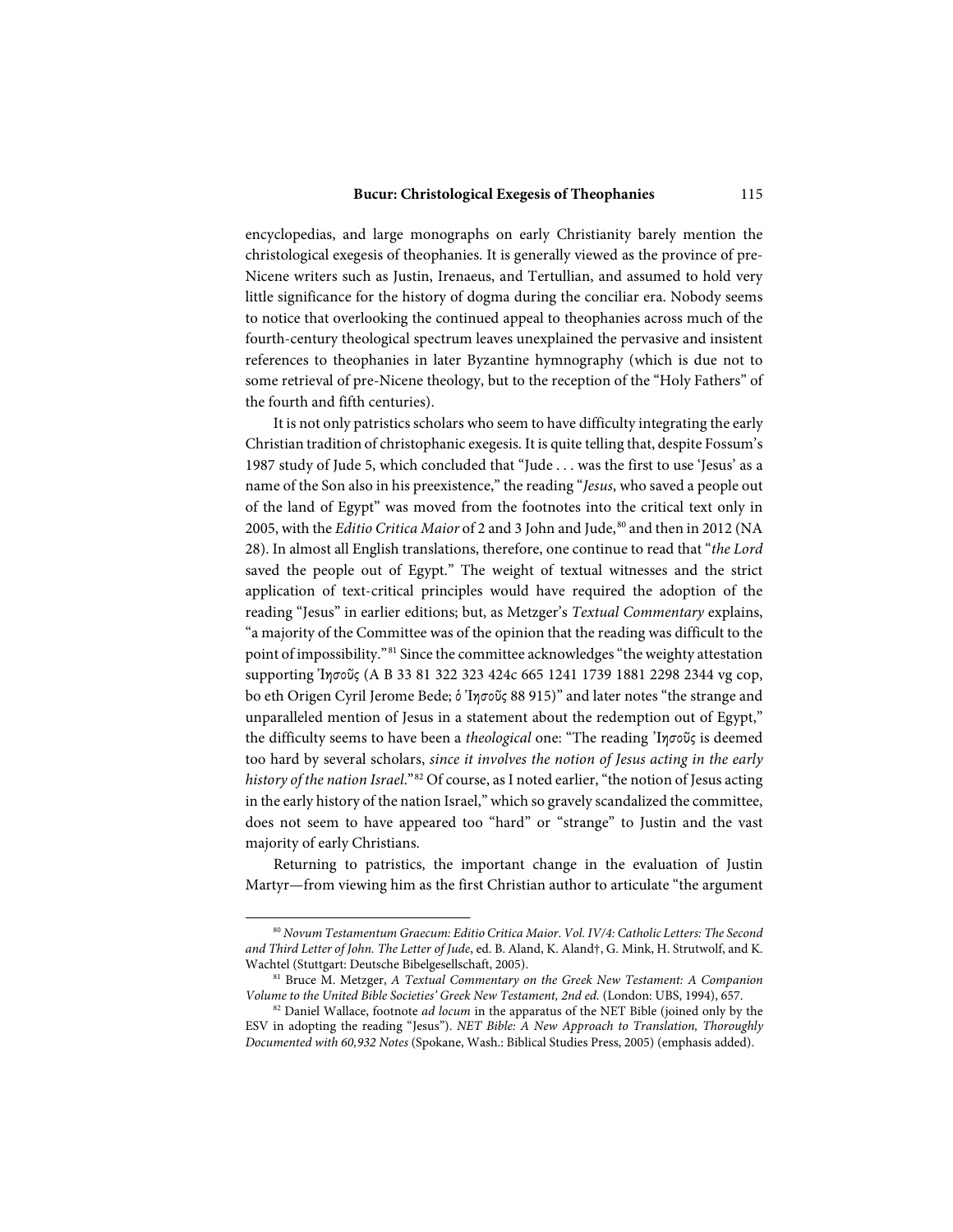from theophanies," to understanding that he, in fact, "did not originate the basic idea that the preincarnate Jesus could be found active in certain Old Testament passages" but "reflects an approach to the Old Testament that had been a feature of devotion to Jesus during the first decades of the Christian movement"<sup>83</sup>-is a very recent development for which credit is due to Larry Hurtado's study of "early high Christology" rather than to traditional patristics scholarship.

Even Irenaeus's understanding of theophanies is deemed "an open question in scholarship."[84](#page-19-1) The view I find most compelling constitutes, in fact, a rejection of widespread scholarly narrative about a significant *difference* between Justin and Irenaeus on the question of theophanies.<sup>85</sup> "Irenaeus," writes the French historian of dogma Jules Lebreton, made "enormous progress" over Justin. [86](#page-19-3) Adolf Harnack, too, notes "a striking advance that Irenaeus has made beyond Justin" as far as the Christian appropriation to the Old Testament.<sup>[87](#page-19-4)</sup> Time and again, one reads that the bishop of Lyon "exalts the prophetic value of ancient theophanies," insisting "on the figurative and prophetic character of these visions," and interprets theophanies as "preludes to the Incarnation": a series of "preparations" and "portents" or "promises" and "outlines," in themselves partial and imperfect, "of the great revelation."[88](#page-19-5) John Behr radicalizes the "prophetic turn" in Irenaeus's interpretation of theophanies—for Irenaeus "*all* scriptural theophanies and visions are prophetic, pointing forward to Christ"[89](#page-19-6)-and rejects the idea that Irenaeus would have understood Jesus as in some way visible in Old Testament theophanies; rather, "his preexistence and eternity is scriptural."<sup>[90](#page-19-7)</sup> Moreover, he understands the sharp

<sup>83</sup> Hurtado, *Lord Jesus Christ*, 577.

<sup>84</sup> Jackson Lashier, *Irenaeus on the Trinity* (Leiden: Brill, 2014), 129n149.

<span id="page-19-2"></span><span id="page-19-1"></span><span id="page-19-0"></span><sup>85</sup> See Bogdan G. Bucur, "Scholarly Frameworks for Reading Irenaeus: The Question of Theophanies," *Vigilae Christianae* 72 (2018): 250–282.

<span id="page-19-3"></span><sup>86</sup> Jules Lebreton, *Histoire du dogme de la Trinité des origines au Concile de Nicée*, 2 vols. (Paris: Beauchesne, 1928), 2:597.

<span id="page-19-4"></span><sup>87</sup> Adolf von Harnack, *History of Dogma*, trans. Neil Buchanan (New York: Dover Publications, 1961), 2:304–305.

<span id="page-19-5"></span><sup>88</sup> Gervais Aeby, *Les missions divines de Saint Justin à Origène*, Paradosis: Études de littérature et de théologie anciennes 12 (Fribourg: Editions universitaires, 1958), 45; A. Houssiau, *La christologie de Saint Irénée* (Louvain: Publications universitaires de Louvain, 1955), 92; Lebreton, *Histoire du dogme de la Trinité*, 467, 596, 597. For a more extensive discussion, see Aeby, *Les missions divines*, 44–49; Houssiau, *La christologie*, 80–104.

<span id="page-19-6"></span><sup>89</sup> John Behr, *The Way to Nicaea* (Crestwood, N.Y.: St. Vladimir's Seminary Press, 2001), 114 (emphasis added).

<span id="page-19-7"></span><sup>90</sup> Behr, *Way to Nicaea*, 115, 230, 239. One is left wondering about what exactly is affirmed and what is excluded by the conception of the Logos's "scriptural preexistence" and "scriptural eternity." Perhaps "exegetical preexistence" would be a more fitting term, since "for Irenaeus, the crucified Jesus Christ, the Gospel of the apostles, was present prior to the Passion as the veiled content of the Scripture" (Behr, *Way to Nicaea*, 119–120). Lashier also speaks about "the literary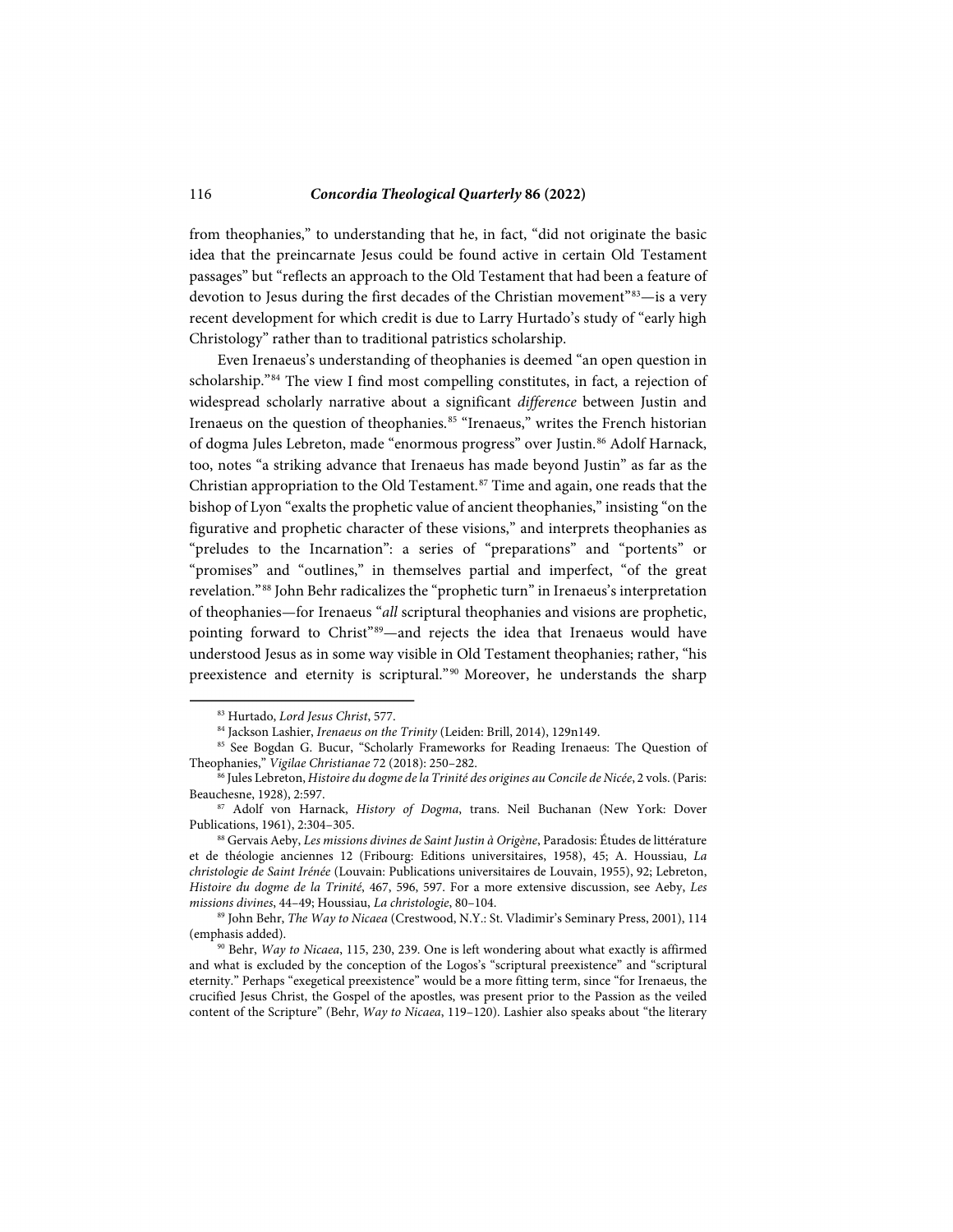opposition between Justin and Irenaeus in terms of heresy (Justin) and orthodoxy (Irenaeus): "the contrast between Justin and Irenaeus regarding the relationship between the Word and God in many ways parallels that between Arius and the Council of Nicaea."[91](#page-20-0) To a large extent, the scholarly disagreement over the interpretation of Irenaeus is a matter of placing the bishop of Lyon in the proper theological context. In my view, the "christophanic" reading simply makes better sense of Irenaeus's early Christian context.

Within patristic scholarship proper, the christophanic exegesis of the Alexandrians Clement or Origen is rarely discussed, even though it is quite clear that the latter's anti-Modalistic stance cannot be divorced from it. Another document I have mentioned, the *Epistle of the Six Bishops* against Paul of Samosata, is not even translated into English, French, or German, and the reference to theophanies—its largest section and, quite evidently, its strongest theological corrective to the Samosatene—is strangely marginalized in the literature. As for Eusebius, here is the judgment of an eminent specialist: "The argument from theophanies in Eusebius has never been the object of thorough examination. Those few authors who have shown some interest in this topic have not guessed its riches and importance in the history of doctrines."<sup>[92](#page-20-1)</sup> The same can be said of fourthcentury Christian writers, generally. It is exceedingly rare and unusual that authoritative scholarly treatments of Nicene and post-Nicene patristic literature should dedicate an excursus, let alone a chapter, to the question of theophanies.<sup>[93](#page-20-2)</sup> The continued appeal to theophanies across much of the fourth-century theological spectrum is more or less invisible.

It seems that a blind spot exists, which hides this early Christian tradition from the lights of modern scholarship, making it almost invisible and inconsequential. The story has older roots, however, since an explicit rejection of christophanic exegesis and a relegation of theophanies to the periphery of theological reflection (or, in a vertical perspective, to the bottom of a ladder leading to the vision of God) first occurred in a certain strand of early Christianity. Indeed, within this massive

character" of theophanic visions, by which he means that "insofar as Christ is 'seen' in his fullness prior to the incarnation, he is 'seen' in the scripture that testifies about him" (Lashier, *Irenaeus on the Trinity*, 127, 128).

<span id="page-20-0"></span><sup>91</sup> Behr, *Way to Nicaea*, 239. Cf. 104: The difference between Justin and Irenaeus "would be played out a couple of centuries later between the Arians . . . and Athanasius" (cf. 106n27); John Behr, *The Nicene Faith* (Crestwood, N.Y.: St. Vladimir's Seminary Press, 2004), 1:16n48: "contrasts between Justin and Irenaeus similar to those between the non-Nicenes and Nicenes are noted."

<sup>&</sup>lt;sup>92</sup> Morlet, La "Démonstration évangélique" d'Eusèbe de Césarée, 440-441.

<span id="page-20-2"></span><span id="page-20-1"></span><sup>93</sup>A notable exception: Manlio Simonetti, *La crisi ariana nel IV secolo* (Rome: Augustinianum, 1975), 506–511 ("Le teofanie").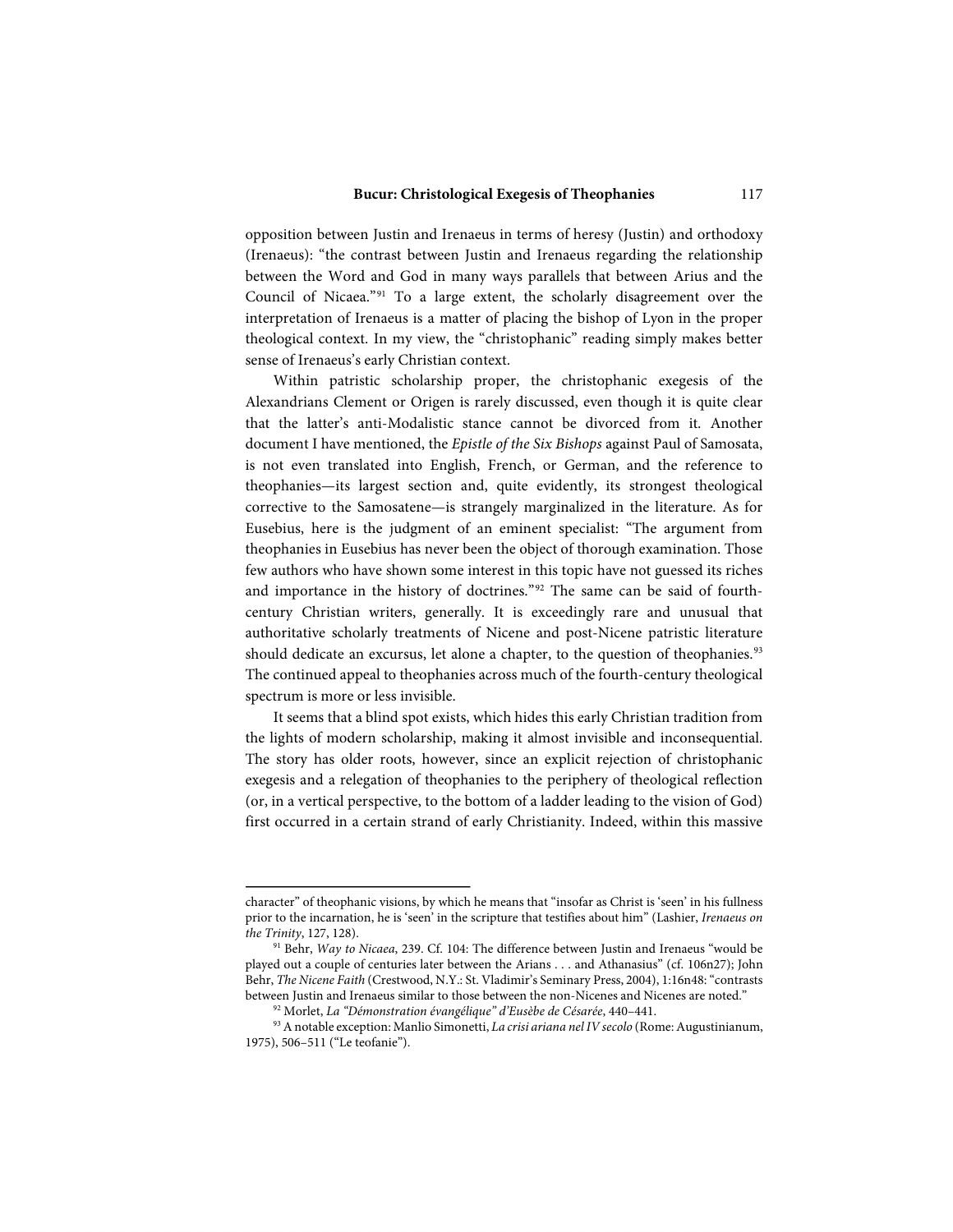strand of tradition, the distinct voice of Augustine of Hippo marks a turning point in the exegesis of theophanies.<sup>[94](#page-21-0)</sup>

#### **Augustine and the New Perspective on Theophanies**

Briefly put, Augustine views those biblical passages traditionally assumed to be angelomorphic manifestations of the Logos as manifestations of the Trinity through angels—either visions of real, created angels,<sup>[95](#page-21-1)</sup> or visions of some preexisting material reality, in which angelic manipulation brings about "a change of some kind" (e.g., the rock from which Moses draws water).<sup>[96](#page-21-2)</sup> As a third and more spectacular possibility, Augustine also mentions the vision of a material reality that the divine will creates spontaneously for the occasion, and which is then "discarded when its mission is accomplished."[97](#page-21-3) These "symbols" and "signs" (*similitudines, signa*) of the trinitarian realities (*res)* are created, sensible, and evanescent; [98](#page-21-4) and the

<span id="page-21-0"></span><sup>&</sup>lt;sup>94</sup> On Augustine's theology of theophanies, see Jules Lebreton, "Saint Augustin, théologien de la Trinité: Son exégèse des théophanies," *Miscellanea Augustiniana* 2 (1931): 821–836; Laurens Johan van der Lof, "L'exégèse exacte et objective des théophanies de l'Ancien Testament dans le 'De Trinitate,'" *Augustiniana: Tijdschrift voor de studie van Sint Augustinus en de Augustijnenorde*  14 (1964): 485–499; Jean-Louis Maier, *Les missions divines selon Saint Augustin* (Fribourg: Librairie de l'Université, 1960); Basil Studer, *Zur Theophanie-Exegese Augustins: Untersuchung zu einem Ambrosius-Zitat in der Schrift "De Videndo Deo"* (Rome: Herder, 1971); Michel René Barnes, "Exegesis and Polemic in Augustine's *De Trinitate* I," *Augustinian Studies* 30 (1999): 43–60; Michel René Barnes, "The Visible Christ and the Invisible Trinity: Mt. 5:8 in Augustine's Trinitarian Theology of 400," *Modern Theology* 19 (2003): 329–356; Kari Kloos, *Christ, Creation, and the Vision of God: Augustine's Transformation of Early Christian Theophany Interpretation* (Leiden: Brill, 2011).

<span id="page-21-1"></span><sup>&</sup>lt;sup>95</sup> Augustine had already mentioned the possibility that theophanies be in fact "angelophanies" in Book 2. First he presents this as a hypothetical case (a situation in which "one of many angels . . . by some dispensation represented the person of his Lord," but then he seems to take this possibility as a matter of fact: "it is not sufficiently clear which person of the Trinity *that angel* represented" (*Trin*. 2.13.23 [CCSL 50:110], FaCh 45:79; italics mine).

<sup>96</sup> Augustine, *Trin.* 3.10.19 (CCSL 50:146; FaCh 45:115).

<span id="page-21-3"></span><span id="page-21-2"></span><sup>97</sup> Augustine, *Trin.* 3.10.19 (CCSL 50:146; FaCh 45:115). Augustine (*Trin.* 2.6.11 [CCSL 50:96; FaCh 45:66]) lists the following here: the form of a dove at the Jordan Baptism, which had not existed before, but came into being "suddenly" (Lk 3:22); the tongues of fire (Acts 2:3); the burning bush (Exod 3:2); the pillar of fire (Exod 13:21); the lightning and thunder on Sinai (Exod 19:16). The same applies to the visions of Adam (in Eden), Abraham, or Moses (Augustine, *Trin.* 2.10.17 [CCSL 50:102–103; FaCh 45:71]).<br><sup>98</sup> "These things appeared . . . as a creature serving the Creator"; "the material form of those

<span id="page-21-4"></span>things came into being . . . to signify something and then pass away" (2.6.11 [CCSL 50:94, 96; FaCh 45:64, 66]); "All these tangible signs were displayed through a creature that has been made subject (*per subiectam* . . . *creaturam*) in order to signify the invisible and intelligible God" (*Trin*. 2.15.25 [CCSL 50:114; FaCh 45:82]); "those visions were wrought by a changeable creature (*per creaturam commutabilem*) . . . they do not reveal God as he properly is, but signify his presence by . . . signs" (*Trin*. 2.17.32 [CCSL 50:123; FaCh 45:90]); "some form of a creature was made for the occasion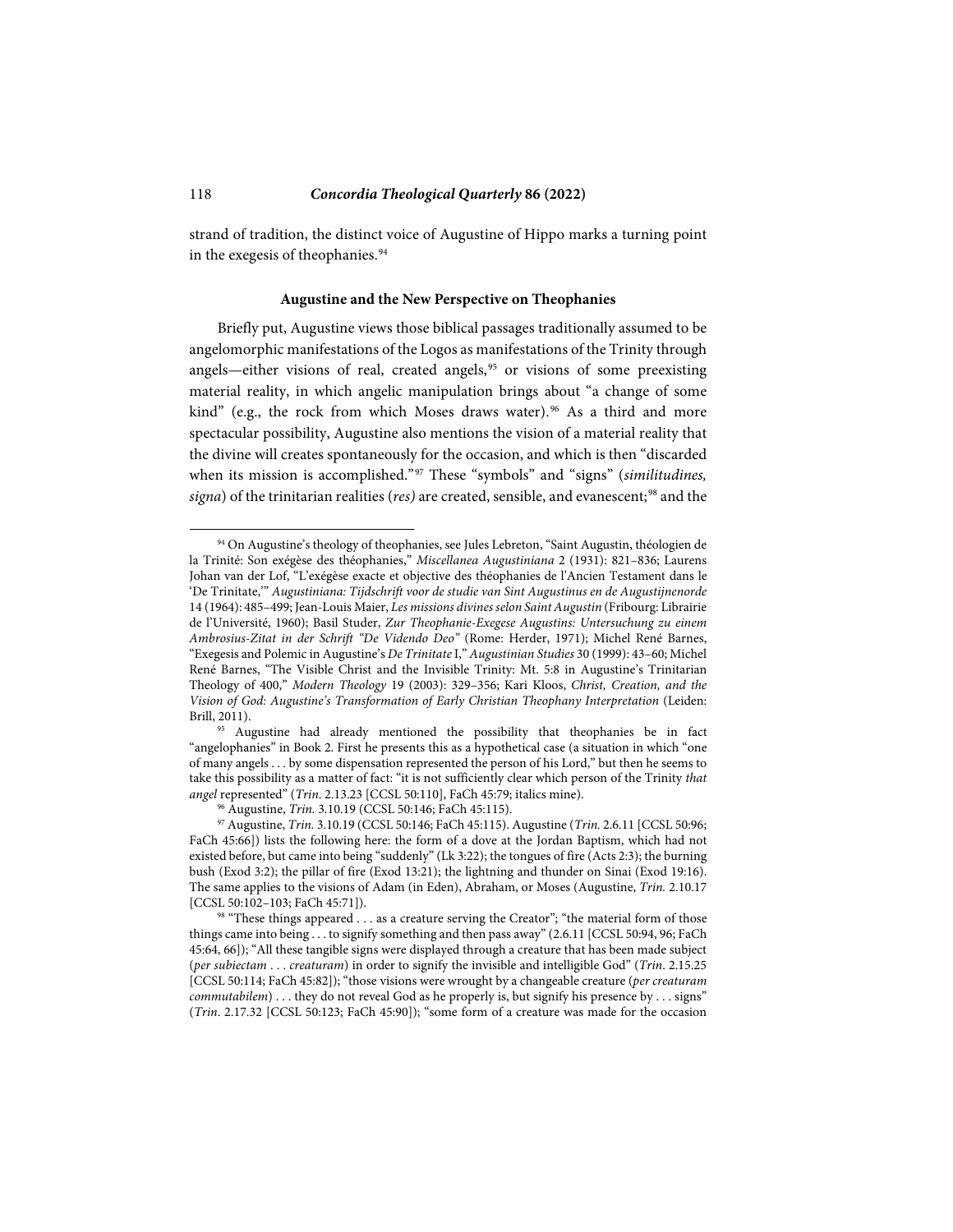divine presence in such phenomena is indirect, inasmuch as the angel speaks in the persona of God (*ex persona dei)*, [99](#page-22-0) which is, says Augustine, "a manner of speaking in which the effect is attributed to the cause [*significatur per efficientem id quod efficitur].*"[100](#page-22-1)

The first thing to consider is the polemical context of Augustine's new theology of theophanies.[101](#page-22-2) More specifically, Augustine's take on theophanies constitutes an effective response to a three-sided conflict that opposes the "Modalist" theologians, with their very limited distinction of the Logos within the divine monad; the "Homoians," who exploit the anti-Modalistic use of theophanies to also extract a subordinationistic Christology;<sup>[102](#page-22-3)</sup> and the pro-Nicenes, who hold on to both christophanic exegesis and *homoousios*. The pro-Nicenes argue that the subordinationist "extension" of christophanic exegesis is unwarranted because the Son is invisible *according to nature*, and manifested in theophanies only *according to his will*, the latter producing a certain adaptive visual appearance (*species*) that foreshadows the incarnation. Augustine's response to the Homoians completely changes the terms of the debate: he dispenses altogether with the idea that theophanies are manifestations of the Logos, thereby cutting off the main exegetical and theological supply for subordinatian Christology.

Augustine's revolutionary view of theophanies as created manifestations of the Trinity is not only a matter of polemical expediency; it is also intimately linked to his eschatological "transference" of the vision of God, which, naturally, relegated theophanies to the bottom of the ladder leading to the vision of God, and to the periphery of Christian reflection. If theophanies (whether those in the Old or the New Testaments, or in the lives of the saints) do not confer a direct experience of

<sup>(</sup>*facta est enim quaedam creaturae species ex tempore*), in order that the Holy Spirit might be visibly manifested by means of it" (*Trin*. 2.5.10 [CCSL 50:93; FaCh 45:62]).

<sup>99</sup> Augustine, *Trin.* 3.10.20 (CCSL 50:146; FaCh 45:116).

<span id="page-22-1"></span><span id="page-22-0"></span><sup>&</sup>lt;sup>100</sup> Augustine, *Trin.* 3.11.25 (CCSL 50:155; FaCh 45:124). Cf. Marie-Odile Boulnois, "L'exégèse de la théophanie de Mambré dans le *De Trinitate* d'Augustin: enjeux et ruptures," in *Le* De Trinitate *de saint Augustin. Exégèse, logique et noétique*, ed. E. Bermon and G. O'Daly (Paris: Études Augustiniennes, 2012), 35–65, at 65 (emphasis added): "c'est Dieu qui parle et qui est présent dans la créature, *mais il n'agit pas directement*. . . . Figure, signification, nous sommes dans le registre de la représentation et non plus de la manifestation."

<span id="page-22-2"></span><sup>&</sup>lt;sup>101</sup> Even though a rough map of the theological debate ("Arians" versus "Modalists") was offered by earlier studies, such as those by Lebreton and van der Lof, the precise identification of the historical parties involved in the conflict is due to Studer and Barnes.<br><sup>102</sup> Their argument is that, since the Son is manifested in theophanies, he must be inherently

<span id="page-22-3"></span>visible in a way that the Father is not and therefore be of a different nature from the Father. See Augustine, *Trin.* 2.9.14–16 (CCSL 50:98–101; FaCh 45:68–70); 2.16.27 (CCSL 50:116; FaCh 45:83); Studer, *Zur Theophanie-Exegese Augustins*, 8; Barnes, "Visible Christ," 341.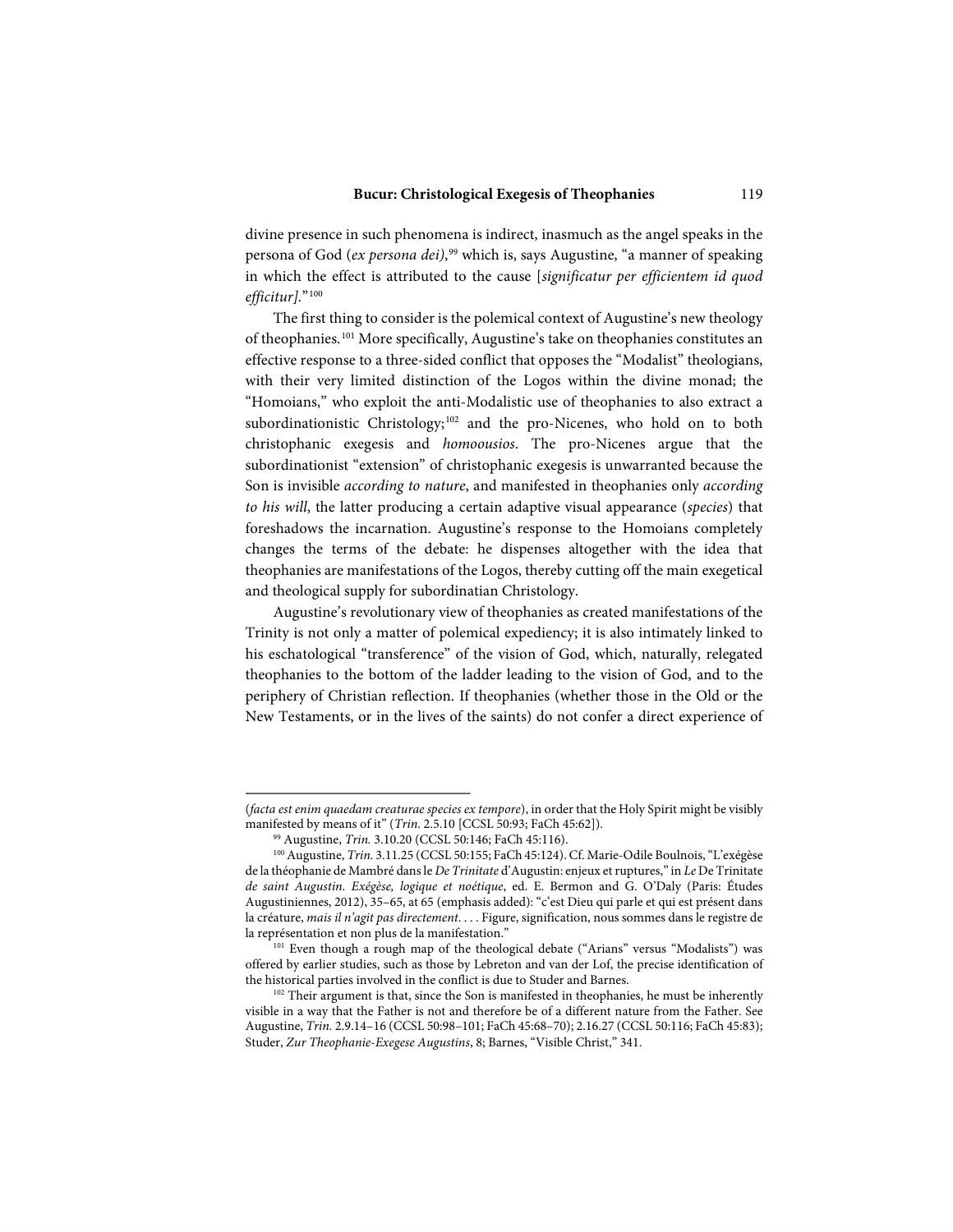the divine, it is because, for the bishop of Hippo, "that vision is promised to the saints in the next life."<sup>[103](#page-23-0)</sup> According to Michel Barnes,

[B]y the year 400, Augustine had come to understand that in this life we were incapable of a vision of God—that we were now incapable of direct knowledge of the truth . . . . Augustine had also come to understand something else about such visions: fundamentally, there was no virtue to them . . . . Augustine had a new understanding not simply of the (im)possibility of a vision of God in this life, but of the significance of any such vision: . . . no salvation in or from that vision. Salvation came from faith—this is faith's "utility."[104](#page-23-1)

According to the threefold (corporeal, spiritual, and intellectual) hierarchy of vision, which Augustine presents in *De Genesi ad litteram* 12, theophanies exemplify either the bodily vision (the pillar of cloud, the Sinai theophany, Isa 6:1–3; Rev 1:13–20), or the spiritual vision (Exodus 19; 33).<sup>[105](#page-23-2)</sup> At any rate, they do not grant the higher "intellectual vision," the true vision of God. In theophanies, "God deigned to appear to certain persons, such as Abraham, Isaiah, and others like them, though not in his nature but in the form in which he willed to appear [*non in sua natura, sed in qua voluit specie]*."[106](#page-23-3) For a theology in which the theophanic manifestation or "role" and the bearer of the role are one and the same—the Logos—the occasional occurrence of "created" and "creature" is simply loose language meant to convey the adaptive character of the apparent form (*species)*, which is undoutedly "owned" by the Logos. For Augustine, by contrast, the adaptive *species* is "created" in a strict sense: a created revelatory instrument of the Trinity, ontologically other than the divine nature.<sup>[107](#page-23-4)</sup> In theophanies, the visionaries encounter created manifestations of God, whereas the vision of God refers to "gazing upon the substance by which he is what he is."[108](#page-23-5) This is the first main difference between theophanies and the proper vision of God (*visio intellectualis*). The second difference is that theophanies take place in the embodied and fallen state of this age, whereas the vision of God is eschatological.<sup>[109](#page-23-6)</sup>

<sup>103</sup> Augustine, *Ep*. 147.8.20 (CSEL 44:293, 294; WSA 2/2:329).

<sup>&</sup>lt;sup>104</sup> Barnes, "Visible Christ," 342.

<sup>105</sup> Augustine, *Gen. litt.* 12.26.54; 34.67 (CSEL 44:420, 432; WSA 1/13:495, 504). 106 Augustine, *Ep*. 147.6.18; 10.23 (CSEL 44:289, 297; WSA 2/2:327, 331).

<span id="page-23-4"></span><span id="page-23-3"></span><span id="page-23-2"></span><span id="page-23-1"></span><span id="page-23-0"></span><sup>&</sup>lt;sup>107</sup> Augustine, *Gen. litt.* 12.4.9 (CSEL 28/1:384; Hill, 467): "the difference between the very substance of God and the visible creature in [theophanies]"; *Gen. litt.* 12.27.55 (CSEL 28/1:420; Hill, 495): "to see God . . . in his very substance as, without any bodily creature being assumed."  $^{108}$  Augustine, *Ep.* 147.8.20 (CSEL 44:293; WSA 2/2:329).

<span id="page-23-6"></span><span id="page-23-5"></span><sup>109</sup> Augustine declares Moses and Paul to be exceptions to the rule that the vision of God occurs in the life to come. According to Barnes ("Visible Christ," 352n48), "the most accurate description of Augustine's judgment about the possibility of a vision of God in this life is that it cannot happen, but it sometimes does anyway"—namely, in extraordinary cases such as those of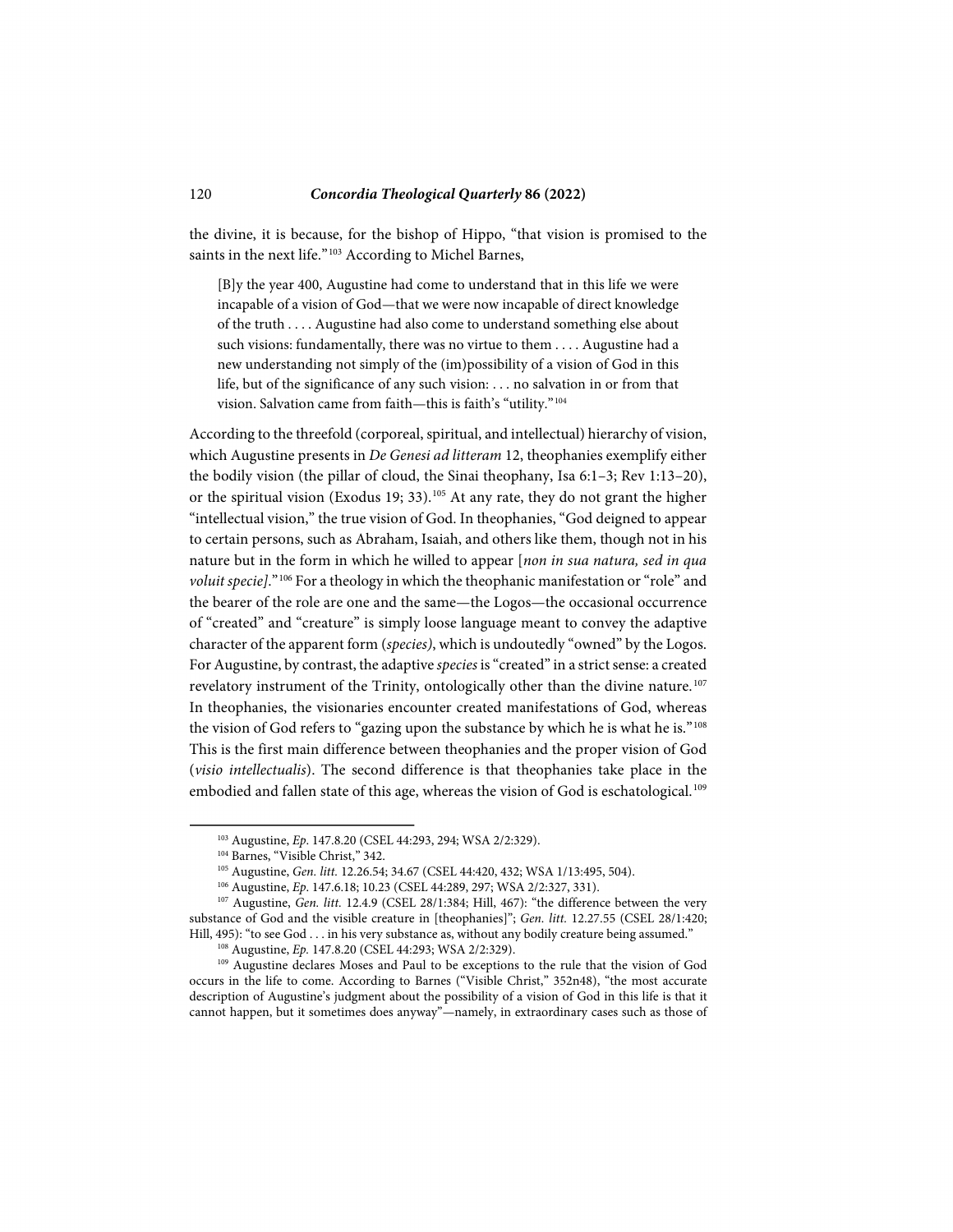#### **Augustine's New Lenses and the Scholarly Blind Spot**

Even though, East of the Adriatic, Christians continued to view theophanies as manifestations of God the Word himself, and even if the pre-Augustinian view continued to be affirmed in hymns such as the Good Friday Reproaches,<sup>[110](#page-24-0)</sup> the O Antiphons of Advent,<sup>[111](#page-24-1)</sup> the ninth-century hymn "Veni Immanuel," and numerous manuscript illuminations,<sup>[112](#page-24-2)</sup> Augustine's view of theophanies as created and evanescent manifestations gradually imposed itself as normative in Latin-speaking Christianity. It had certainly acquired this status by the time of John Scotus Eriugena in the ninth century, [113](#page-24-3) and remained unchallenged in subsequent centuries in Western Christianity. As the ancient hymns and orations and manuscript illuminations were increasingly perceived as somehow belonging to a different "realm" than doctrinal reflection, systematization, and teaching, the theological framework of the second millennium was erected largely without the corrective these sources could have provided. The question of theophanies should perhaps be considered as a part of the major theological and devotional shift described by Yves Congar as happening at the hinge of the eleventh and twelfth centuries. In his words, "between the ends of the eleventh and thirteenth centuries everything changes . . . But the shift takes place only in the West."[114](#page-24-4)

Moses and the apostle Paul. Moreover, a number of statements in writings covering Augustine's entire lifespan seem to imply or even affirm explicitly that some among the apostles—*other than Paul!*—were granted this vision and that it continues to occur, quite often in mystical rapture. For relevant texts and their discussion, see Roland J. Teske, "St. Augustine and the Vision of God," in *Augustine Mystic and Mystagogue, ed.* F. van Fleteren et al. (New York: Peter Lang, 1996), 287–308. These texts witness, in my view, to the tension between the inherited theological tradition and the logic of Augustine's bold and innovative thought.

<sup>110</sup> Cf. *Lutheran Service Book: Altar Book* (St. Louis: Concordia, 2006), 518–521.

<span id="page-24-1"></span><span id="page-24-0"></span><sup>111</sup> Cf. *LSB* 357 appendix. Quotations marked *LSB* are from *Lutheran Service Book* (St. Louis: Concordia, 2006).

<span id="page-24-2"></span><sup>112</sup> Antiphon for December 18: "Lord and Ruler (*Adonai et Dux*) of the house of Israel, who appeared to Moses in the burning bush, and gave him the law in Sinai, come to redeem us with an outstretched arm!"; "Veni Immanuel": "Veni, veni Adonai qui populo in Sinai legem dedisti vertice in majestate gloriae," with its well-known English rendering "O come, O come, Thou Lord of might / Who to Thy tribes on Sinai's height / In ancient times didst give the Law / In cloud and majesty and awe" (*LSB* 357:3). For the persistence of christophanic exegesis in the visual arts, see Boespflug,

<span id="page-24-3"></span>*Les théophanies*. 113 Eriugena assumes, based on *beatus Augustinus*, that in theophanies God appears "in some creature made subservient [*in aliqua subiecta creatura]*" (*Commentary on John* 25 [SC 180:120]), so that Isaiah, for instance, saw "not His [God's] Essence . . . but something created by Him" (*Periphyseon* 1, CCCM 161:9; John J. O'Meara, ed., *Periphyseon: The Division of Nature*, trans. I.P. Sheldon-Williams [Montréal: Bellarmin, 1987], 31). This Augustinian notion of created theophanies functions as the unacknowledged interpretive lens even when Eriugena reads Ps.- Dionysius. See Bogdan G. Bucur, "Dionysius East and West: Unities, Differentiations and the Exegesis of Biblical Theophanies," *Dionysius* 26 (2008): 115–138, esp. 133–136.

<span id="page-24-4"></span><sup>114</sup> Yves Congar, *After Nine Hundred Years: The Background of the Schism between the Eastern and Western Churches* (New York: Fordham University Press, 1959), 38–39, referring to André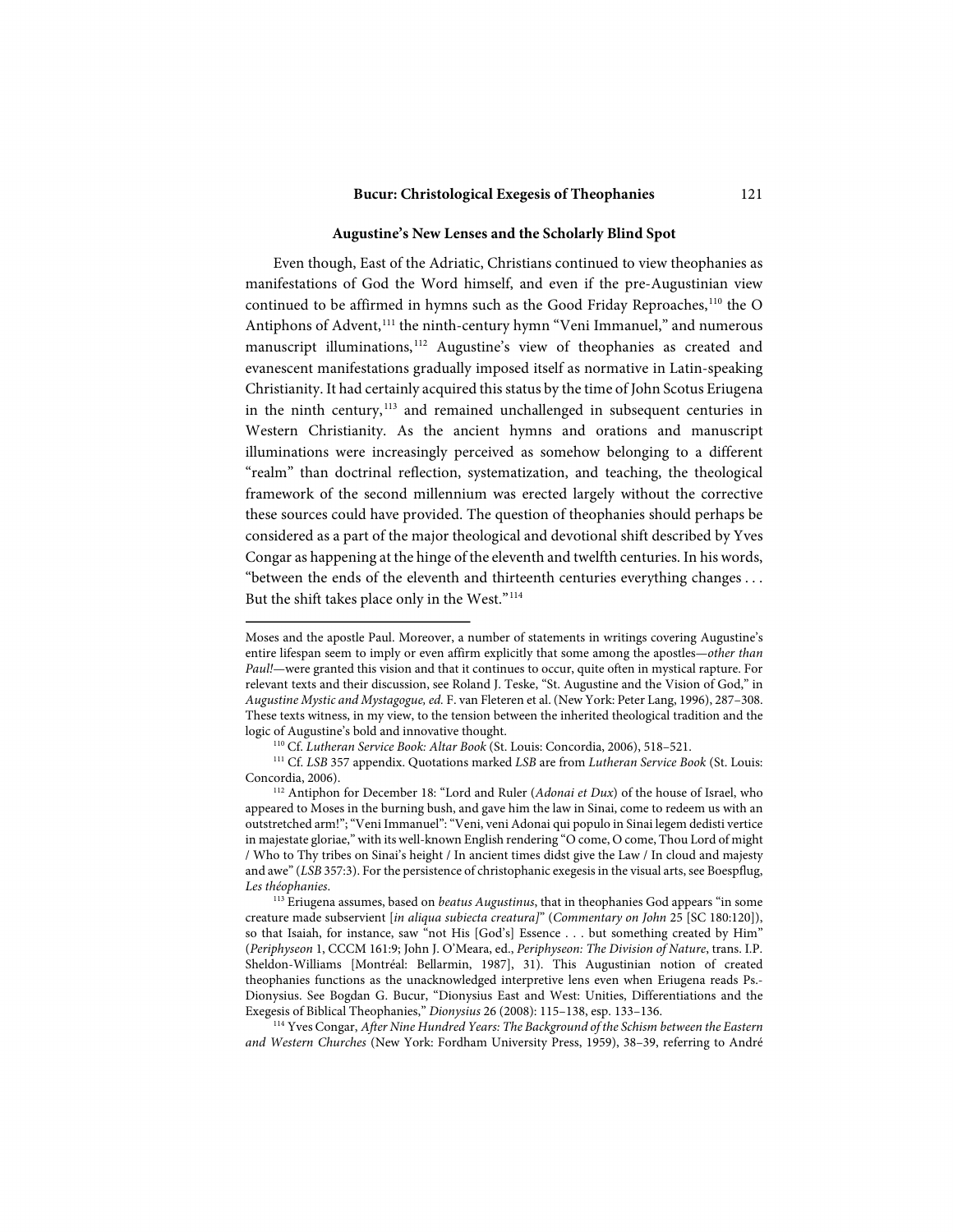The Augustinian de-centering of theophanies and explicit rejection of christophanic exegesis is an important aspect of the theological formation of those learned clergymen to whom we owe its birth, development, and flourishing of scholarly editions and studies of the church fathers (e.g., the Benedictines of St. Maur, the circle of the Oxford Movement, the Jesuits and Dominicans of the Nouvelle Theologie); it remains "baked into" the project of early Christian studies, undisturbed by the change of paradigm from patristics to early Christian studies. [115](#page-25-0) Much of this scholarship regards christophanic exegesis as, simply, the background against which the bishop of Hippo's view on the created manifestations of the Trinity shines brilliantly. Consider, for instance, John Henry Newman's observations on this topic:

[T]he Ante-nicene Fathers . . . speak of the Angelic visions in the Old Testament as if they were appearances of the Son; but St. Augustine introduced the explicit doctrine, which has been received since his date, that they were simply Angels. . . . This indeed is the only interpretation which the Ante-nicene statements admitted, as soon as reason began to examine what they did mean. They could not mean that the Eternal God could really be seen by bodily eyes; if anything was seen, that must have been some created glory or other symbol, by which it pleased the Almighty to signify His Presence. . . . The earlier Fathers spoke as if there were no medium interposed between the Creator and the creature, and so they seemed to make the Eternal Son the medium; what it really was, they had not determined. St. Augustine ruled, and his ruling has been accepted in later times. [116](#page-25-1)

Wilmart, *Auteurs spirituels et textes dévots du moyen âge latin. Études d'histoire littéraire* (Paris: Bloud et Gay, 1932) 59–60, 62, 506: "Dom Wilmart, a profound student of ancient texts, has written that a Christian of the Fourth or Fifth Century would have felt less bewildered by the forms of piety current in the Eleventh Century than would his counterpart of the Eleventh Century in the forms of the Twelfth. The great break occurred in the transition from the one to the other century. This change took place only in the West where, sometime between the end of the Eleventh and the end of the Twelfth Century, everything was somehow transformed. This profound alteration of view did not take place in the East where, in some respects, Christian matters are still today what they were then and what they were in the West before the end of the Eleventh Century. This is a statement that becomes clearer the better one knows the facts. It is indeed very serious, for it concerns precisely the moment when the schism asserted itself in a way that has been without a true remedy up to now. It seems impossible that this be a purely exterior and fortuitous coincidence.'

<span id="page-25-0"></span><sup>115</sup> Elizabeth A. Clark, "From Patristics to Early Christian Studies," in *The Oxford Handbook of Early Christian Studies,* ed. S. A. Harvey and D. G. Hunter (Oxford: Oxford University Press, 2008), 7–41.

<span id="page-25-1"></span><sup>&</sup>lt;sup>116</sup> See John Henry Newman, *An Essay on the Development of Christian Doctrine* (London: Pickering, 1878), 136–137.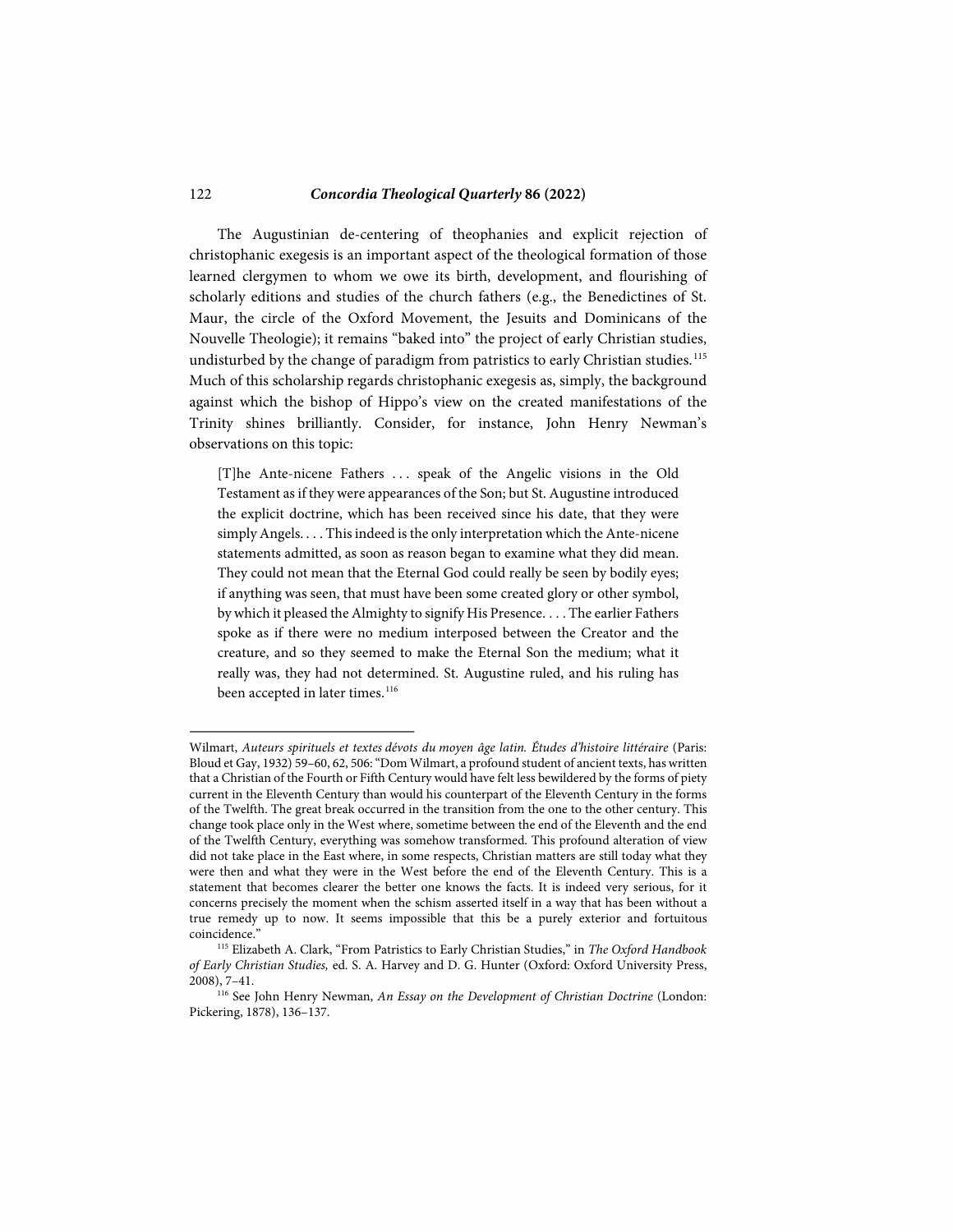It is quite clear that, for Newman, Augustine's judgment is to be preferred to that of his predecessors because it offers a reasonable alternative to their confused notions. The emphatic statement about Augustine's "ruling" on theophanies having been "received since his date" implies that an obvious theological consensus exists evidently, a "consensus" that is wittingly or unwittingly leaving out four centuries of pre-Augustinian authors, but also the writers in the Christian East. [117](#page-26-0) 

It is noteworthy that Lebreton's article on Augustine's exegesis of theophanies constituted a response to the theological challenge launched by the publication of a voluminous dossier of passages illustrating the christological understanding of theophanies in the first five centuries, at the end of which the author, dom Georges Legeay, had made clear his preference for "the sentiment that was nearly unanimous in the fathers of the first four centuries of the Church" over against the views of Augustine. [118](#page-26-1) Such explicit theological bias is still present in Basil Studer's fundamental study, where one reads about Irenaeus's "*much too* realistic understanding of theophanies," or that Hilary "ascribed *too* great of a reality to the theophanies of the Son," or that "they [the Nicenes] reserved the manifestations *too*  exclusively for the Son and at the same time saw them as being in *too much* of a continuity with the Incarnation."<sup>119</sup>

The theological assumptions inherited from Augustine, transmitted through academic and theological formation, are still operative in both ecclesiastical and academic circles. Perhaps this explains why a tradition as ancient, widespread, adaptable, and resilient as that of christophanic exegesis is almost invisible in scholarship; why, among authoritative scholarly treatments of the fourth and fifth centuries, it is usually only studies of Augustine that pay any attention to

<span id="page-26-0"></span><sup>&</sup>lt;sup>117</sup> Alexander Golitzin, "The Form of God and Vision of the Glory: Some Thoughts on the Anthropomorphite Controversy of 399 AD," Seminar on Jewish Roots of Eastern Christian Mysticism, Marquette University, accessed November 18, 2021, http://www.marquette.edu /maqom/morphe.html; Romanian translation: "'Forma lui Dumnezeu' și 'vederea Slavei'. Reflecții asupra controversei 'antropomorfite' din anul 399 d. Hr.," trans. I. Ica Jr., in *Mistagogia: Experienta lui Dumnezeu in Ortodoxie* (Sibiu: Deisis, 1998), 184–267, at 204: "his [Augustine's] treatment [of the theophanies] is strikingly different again and, indeed, marks a genuine revolution, if not an actual rupture, with regard to prior traditions in Egypt, Mesopotamia, Numidia, Palestine, Syria, and Greece." 118 "Il nous est, ce semble, permis de préferer, à l'opinion de saint Augustin, le sentiment à peu

<span id="page-26-1"></span>près unanime des Pères des quatres premiers siècles de l'Eglise." Georges Legeay, "L'Ange et les théophanies dans l'Ecriture Sainte d'après la doctrine des Pères," *Revue Thomiste* 10 (1902): 138– 158, 405–424; 11 (1903): 46–69, 125–154. The quotation is from *Revue Thomiste* 10 (1902): 405.

<span id="page-26-2"></span><sup>119 &</sup>quot;*allzu* realistisches Verständnis der Theophanien"; "schrieb den Theophanien des Sohnes eine *zu* grosse Wirklichkeit zu"; "diese [Nizäner] die Erscheinungen *zu* ausschliesslich dem Sohne vorbehielten und sie zugleich mit der Menschwerdung *zu* sehr in einer Kontinuität sahen." Studer, *Zur Theophanie-Exegese Augustins*, 82, 37 (emphasis added).